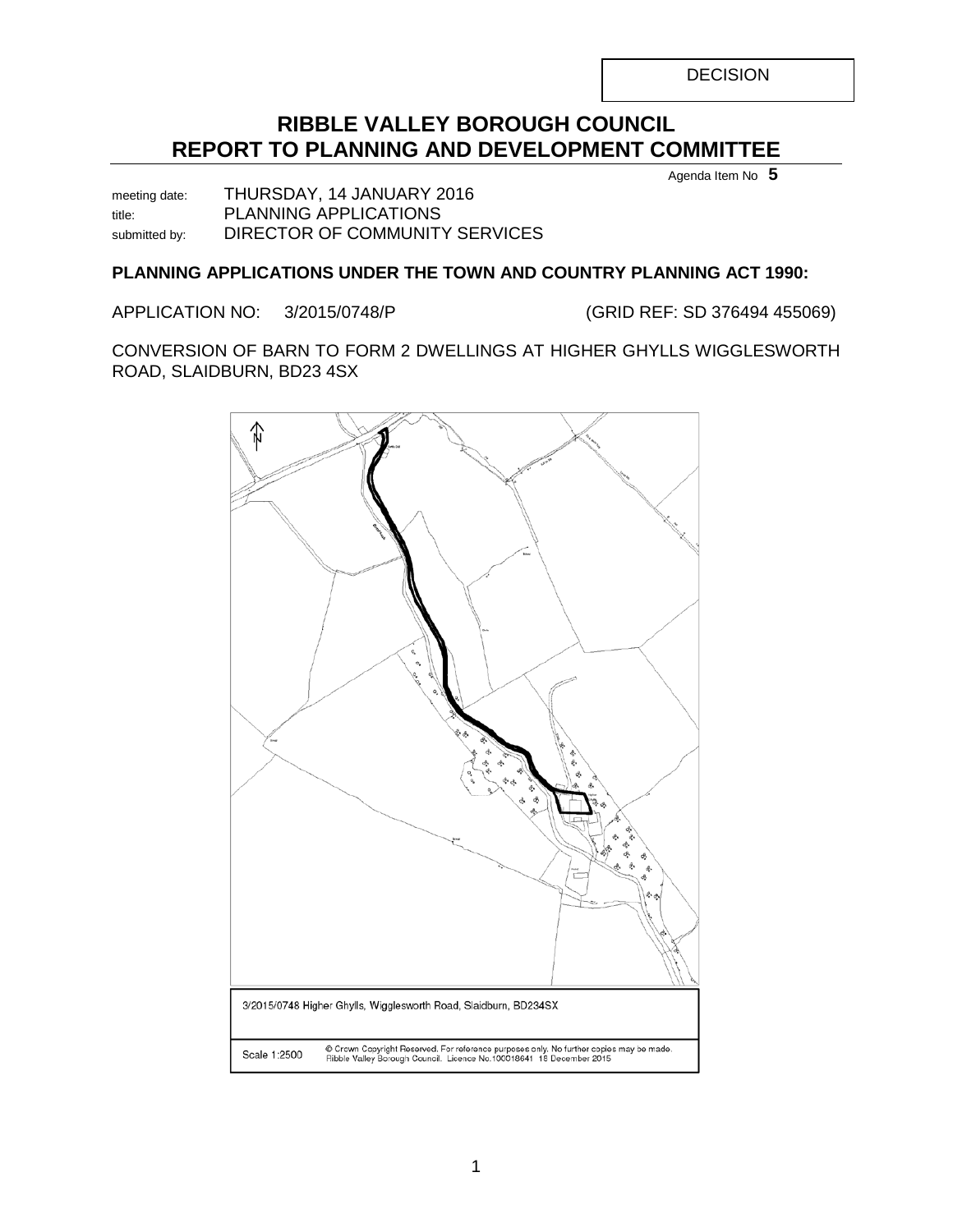ENVIRONMENT DIRECTORATE (ARCHAEOLOGY):

PARISH COUNCIL: Bolton-by-Bowland, Gisburn Forest & Sawley Parish Council has no objections

> The building proposed for conversion is thought to be the same structure as that depicted on the 1850 1st Edition Ordnance Survey 1:10560 mapping (Yorkshire Sheet 148, surveyed 1847).

> The building is therefore considered to be of some historical interest, having undergone a number of changes, probably in response to changes in agricultural practices and economic activity throughout the late 1800s and early years of the 20th century. The alterations as proposed will have a significant impact on the character of the building and may result in the loss of some historic fabric.

> Consequently should the Local Planning Authority be minded to grant planning permission to this or any other scheme, Lancashire County Archaeology Service would recommend that a record of the building be made prior to conversion.

> Condition: No works shall take place on the site until the applicant, or their agent or successors in title, has secured the implementation of a programme of building recording and analysis. This must be carried out in accordance with a written scheme of investigation, which shall first have been submitted to and agreed in writing by the Local Planning Authority.

> Reason: To ensure and safeguard the recording and inspection of matters of archaeological/historical importance associated with the site.

> This is in accordance with government guidance as set out in the National Planning Policy Framework, para. 141 *"Local planning authorities should…require developers to record and advance understanding of the significance of any heritage assets to be lost (wholly or in part) in a manner proportionate to their importance and the impact, and to make this evidence (and any archive generated) publicly accessible".*

> Raise no objection to the proposal on highway grounds subject to the following conditions being attached to any permission that may be granted.

> 1. Before the access is used for vehicular purposes, that part of the access extending from the highway boundary for a minimum distance of 5m into the site shall be appropriately paved in tarmacadam, concrete, block paviours, or other approved materials.

Reason: To prevent loose surface material from being

ENVIRONMENT DIRECTORATE (COUNTY SURVEYOR):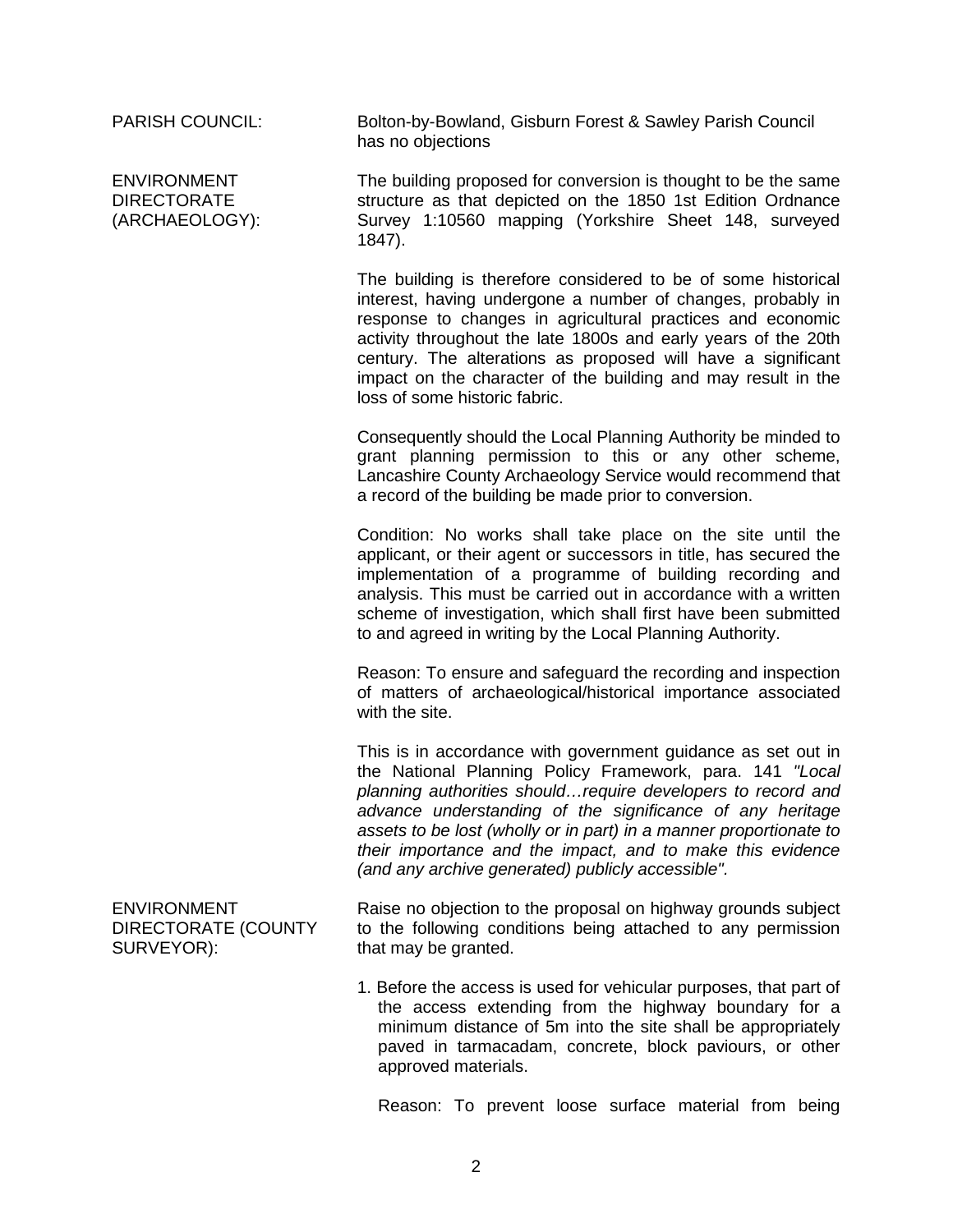carried on to the public highway thus causing a potential source of danger to other road users.

2. Notwithstanding the provisions of the Town and Country Planning (General Permitted Development) Order 1995 there shall not at any time in connection with the development hereby permitted be erected or planted or allowed to remain upon the land hereinafter defined any building, wall, fence, hedge, tree, shrub or other device over 1m above road level. The visibility splay to be the subject of this condition shall be that land in front of a line drawn from a point 2m measured along the centre line of the proposed road from the continuation of the nearer edge of the carriageway of Wigglesworth Road to points measured 160m in each direction along the nearer edge of the carriageway of Wigglesworth Road, from the centre line of the access in accordance with a scheme to be agreed by the Local Planning Authority in conjunction with the Highway Authority').

Reason: To ensure adequate visibility at the street junction or site access.

ADDITIONAL REPRESENTATIONS: None received.

### **Proposal**

This application seeks permission to change the use of an existing barn into 2 dwelling houses including alterations to form new windows and doors and the addition of roof lights.

### **Site Location**

The application site is located to the south of the Wigglesworth Road about 1 kilometre south west of Tosside.

The proposal site is in an extremely isolated location within the Area of Outstanding Natural Beauty (AONB). The site is a former farm yard, with the existing farm house and a small open fronted shed store being the only other buildings present on the site. The site is accessed via a private farm track from the Wigglesworth Road which is approximately 500m in length.

### **Relevant History**

None.

### **Relevant Policies**

*Ribble Valley Core Strategy (Adopted Version)* Key Statement DS1 – Development Strategy. Key Statement DS2 – Presumption in Favour of Sustainable Development. Key Statement EN3 – Sustainable Development and Climate Change.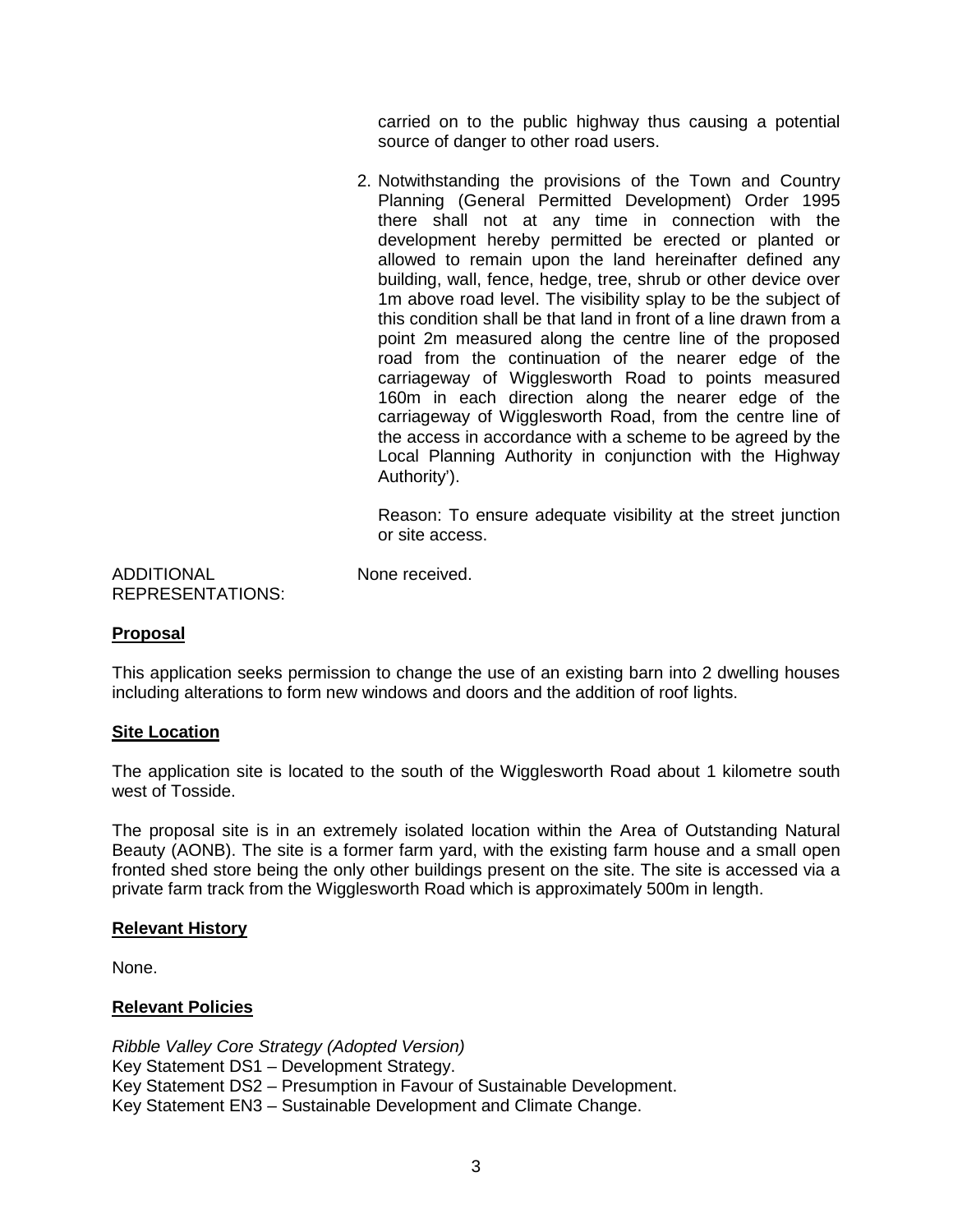Policy DMG1 – General Considerations.

Policy DMG2 – Strategic Considerations.

Policy DMG3 – Transport and Mobility.

Policy DME2 – Landscape and Townscape Protection.

Policy DME3 – Site and Species Protection and Conservation.

Policy DMH3 – Dwellings in the Open Countryside and AONB.

Policy DMH4 – Conversion of Barns and other Buildings to Dwellings.

National Planning Policy Framework (NPPF).

National Planning Practice Guidance (NPPG)

### **Environmental, AONB, Human Rights and Other Issues**

### Principle

The planning policy context for this application is set out at National level in the National Planning Policy Framework and at local level by the Core Strategy. The adopted Core Strategy is the starting point for decision-making within the borough which sets out the vision for the area and how sustainable development will be achieved.

Higher Ghylls farm is situated in a rural location approximately 500m to the south of the main road (B6478) between Wigglesworth and Slaidburn. The access to the site is via a privately owned farm track approximately 500m in length which has been included within the site boundary and is within the ownership of the applicant.

Key statement DS1 of the adopted Core Strategy seeks to direct the main focus of residential development to the Strategic sites and the Principal Settlements of Clitheroe, Longridge, and Whalley as well as Tier 1 villages which are considered to be the more sustainable of the 32 defined settlements. Housing development will only be acceptable outside of defined settlements if it is required to meet a proven local need or delivers substantial regeneration benefits.

Policy DMH3 of the adopted Core Strategy states that in areas of Open Countryside residential development will be limited to the conversion of buildings to dwellings providing they are suitably located and their form and general design is in keeping with their surroundings. Buildings must be structurally sound and capable of conversion without the need for complete or substantial reconstruction. In the case of this application, whilst an engineers report is absent, it is evident that the barn has recently been reroofed, that the walls are all intact and are all reasonably plumb and level. As such there is nothing to suggest that the barn is not structurally sound and could not be converted to the proposed use without the need for any substantial reconstruction.

Policy DM4, which relates specifically to the conversion of buildings, reiterates the sustainability principles outlined in DS1 by emphasising that planning permission will only be granted when it meets certain criteria, the first of which is that the building is not 'isolated in the landscape'.

Other than the farmhouse that is also within the applicants ownership there are no other residential properties and a small open store there are no other buildings proximate to the barn subject of this application and as such the barn is considered to be isolated.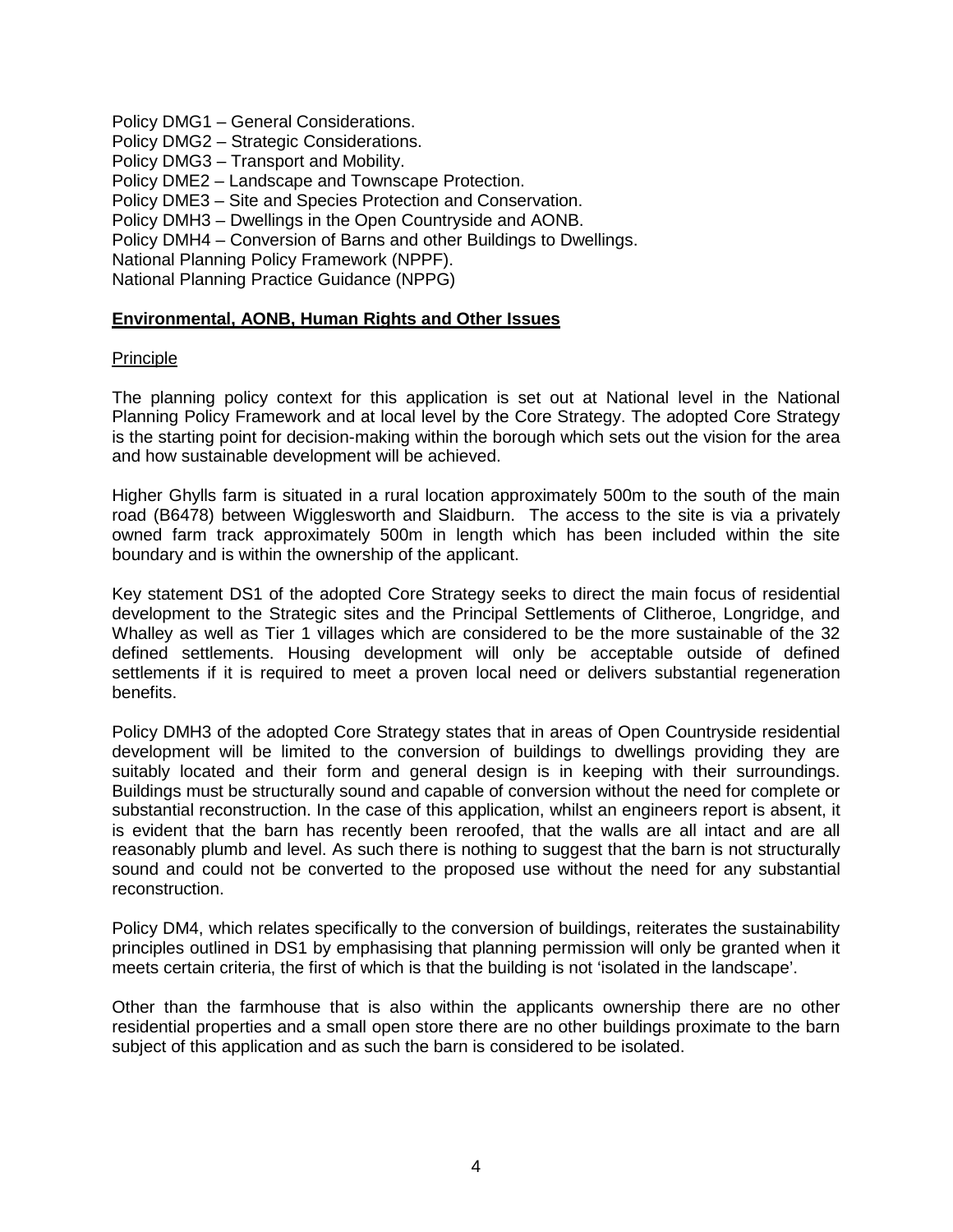It is clear that the site is not located in what can be regarded as a sustainable location, being some 12km via narrow country lanes from the nearest tier 1 settlement at Gisburn and 18km from the nearest Principal settlement at Clitheroe.

Due to its isolated location away from higher tier settlements, at the end of a long farm track, the proposed dwellings would be totally reliant on the use of private cars and would be contrary to Policy DMG3 (Transport and Mobility) of the Core Strategy. The barn would also be isolated within the landscape and the proposal would thus be contrary to Policy DMH4.

7 letters of support have been submitted with the application as supporting information and the applicant refers to other permissions in the area, however, each proposal must be considered on its individual merits.

Whilst some social and economic benefits would accrue from the proposal for 2 houses these are minimal and would not be outweighed by the significant and ongoing harm caused by the formation of 2 dwellings in such an isolated location. As such the conversion of the former barn would not be considered to represent sustainable development as defined by NPPF.

Following a meeting with the applicant and concern expressed by Head of Planning it has been agreed that in order to safeguard residential amenities and to overcome concerns regarding isolation that he is willing to accept conditions restricting the occupancy and subdivision of the units, On that basis I consider the scheme now offers additional benefits.

### Design

This application seeks permission for the conversion of the stone barn to form 2 no. 3 bed dwellings within the footprint of the existing barn with no proposed extensions.

Lancashire County Council Archaeology comment that the building proposed for conversion appears to be present on the 1850 1st Edition Ordnance Survey mapping and is therefore considered to be of some historical interest, but has no objections to the proposals subject to building recording being carried out. Whilst it could be considered that the building is an undesignated heritage asset it is in reasonable condition and does not appear to be at any kind of risk of collapse or otherwise falling into disrepair which might otherwise justify permission for conversion in order to provide funds for its repair.

It is evident that works have been carried out to the barn in the past, with a number of domestic style windows and doors having been introduced to the majority of the elevations. The roof also appears to have been recently renewed and velux style rooflights introduced. The building is currently used as ancillary residential.

The proposed scheme of conversion proposes further additional rooflights and new openings for windows and doors. As originally submitted the scheme proposed additional openings and introduction of further rooflights to the scheme would harm the character of this traditional rural building, domesticating its appearance and resulting in harm to its setting within the AONB. As such the proposals are considered contrary to policies EN2, DMG1, DMG2, DMH3 and DMH4 of the adopted Core Strategy. An amended plan has reduced the number of alterations to an acceptable level.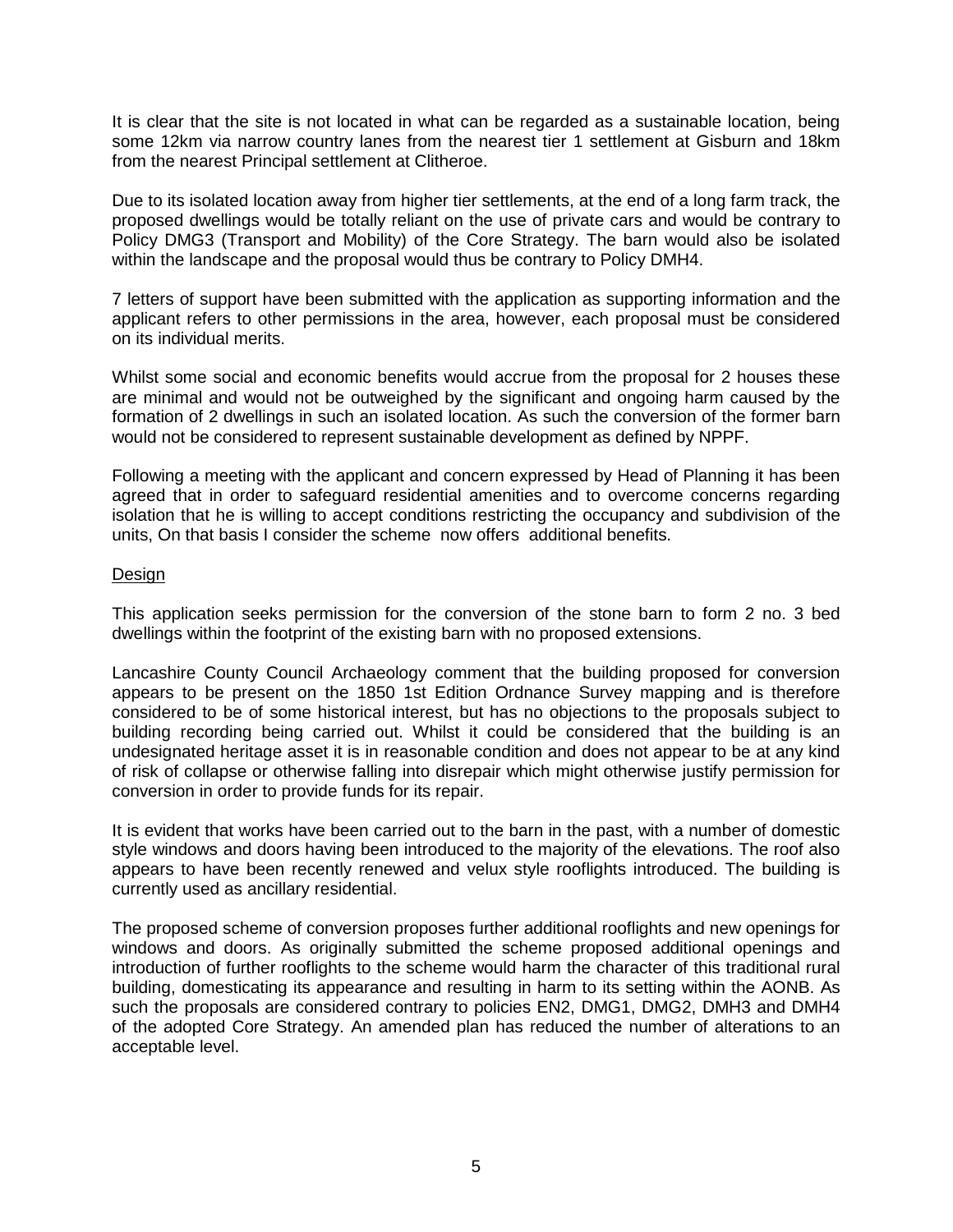### Highway Safety and Accessibility

Lancashire County Council raise no objections to the proposals subject to the imposition of conditions regarding surfacing of the access and provision of visibility splays. Whilst the visibility splays requested appear to be outside of the applicant's ownership the splays requested would already appear to be available.

### Landscape, Tree and Visual Impact

The site lies within a small valley related to the Bond Beck, with the land rising to both the east and west. As such views of the application building and adjacent farm house are extremely limited from outside of the site. However, the AONB is afforded the highest level of protection and should be protected for its own sake from development which would be considered harmful.

As outlined under Design above the original scheme of conversion proposes further additional rooflights and new openings for windows and doors which would domesticate the appearance of the building, resulting in harm to its character and to its setting within the AONB. The secured design change has reduced the impact.

### Ecology

As the building has recently been reroofed and with the majority of openings fitted with modern windows and doors there is considered to be little potential for bats or birds to be present in the building.

A bat survey submitted with the application found no evidence of bats using the buildings although bat activity was recorded in the area. The suggested precautionary measures and integration of roosting features contained within the submitted bat report could reasonably be secured by conditions.

As such there would not appear to be a reasonable likelihood of protected species being affected by the proposed conversion.

### Flood Risk and Drainage

The application site is located in Environment Agency Flood Zone 1 and whilst the adjacent Bond Beck is noted on Lancashire Count Council's records for surface water drainage issues these do not appear to directly affect the site.

### Residential Amenity

The only neighbour is the existing farmhouse immediately adjacent to the barn. The proposed conversion would have an impact effect upon the residential amenity of this property but it is accepted that the principal elevations of the conversion being at right angles to the farm house would minimise overlooking. However as the applicant has now agreed that a condition regarding the use of the building so it is more akin to a family unit I am satisfied that this overcomes any issue. A small garden / amenity area would be provided to the rear of the converted barns to provide space which is separate from the main farm house.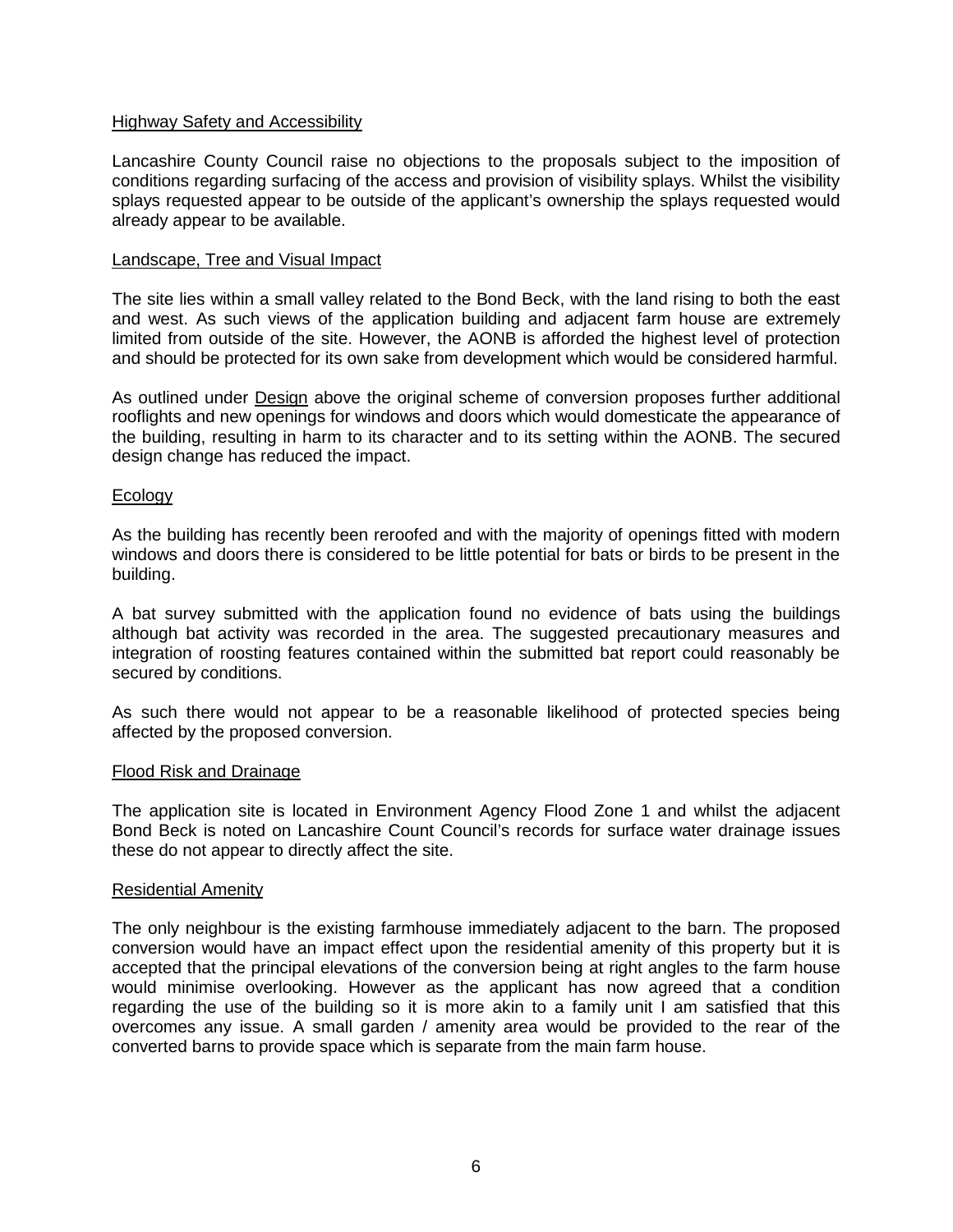As such the proposals would be considered to make adequate provision for the amenities of the occupants of the proposed barns whilst not resulting in harm to the amenities of the occupants of the existing farm house.

### **Conclusion**

Although the building cannot be regarded as a sustainable location it is an application to convert an existing building and based on the revisions it is acknowledged that some benefits would arise from the proposals in providing 2 additional dwellings and that the proposed use would bring the building into a more beneficial use.

RECOMMENDATION: That the application be Approved subject to the following conditions:

1. The development must be begun not later than the expiration of three years beginning with the date of this permission.

REASON: Required to be imposed in pursuance to Section 91 of the Town and Country Planning Act 1990.

### Design and plan

2. Notwithstanding the submitted elevation and floor plans further details of the fenestration and doorways which shall reduce the number of openings shall be submitted to and approved in writing by the LPA before development commences. Unless explicitly required by condition within this planning permission, the development hereby permitted shall be carried out in accordance with the details shown on drawing nos.

PHD/HG/500 Site plan Unlabelled Location Plan

REASON: For the avoidance of doubt and to clarify which plans are relevant and to ensure that the development is carried out in accordance with the approved plans and in the interest of visual amenity and to protect the character of the building.

### Archaeology

3 No works shall take place on the site until the applicant, or their agent or successors in title, has secured the implementation of a programme of building recording and analysis. This must be carried out in accordance with a written scheme of investigation, which shall first have been submitted to and agreed in writing by the Local Planning Authority.

REASON: To ensure and safeguard the recording and inspection of matters of archaeological/historical importance associated with the site.

### **Highways**

4. Before the access is used for vehicular purposes, that part of the access extending from the highway boundary for a minimum distance of 5m into the site shall be appropriately paved in tarmacadam, concrete, block paviours, or other approved materials.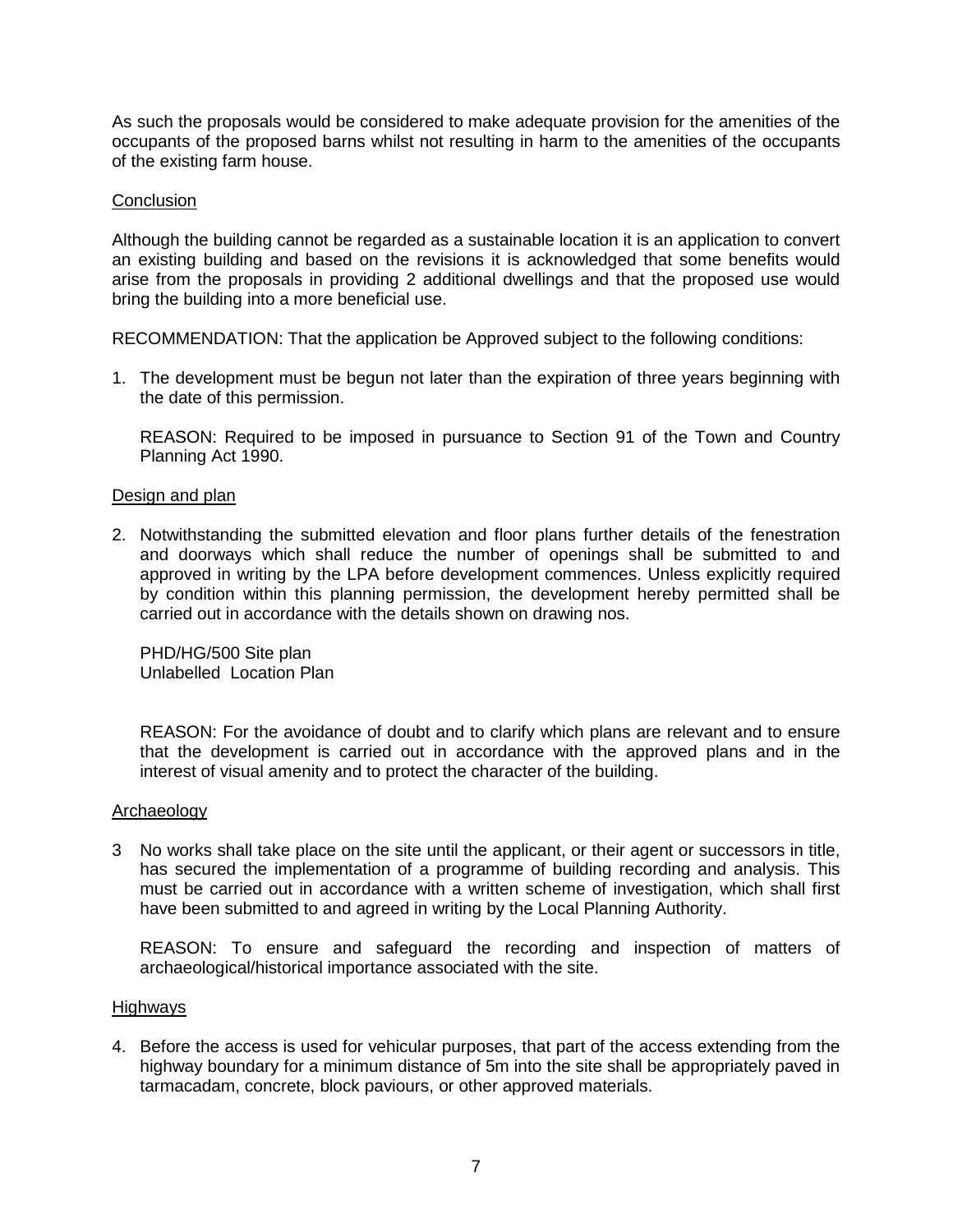REASON: To prevent loose surface material from being carried on to the public highway thus causing a potential source of danger to other road and to comply with policy DMG1 of Core Strategy Adopted Version.

5. Notwithstanding the provisions of the Town and Country Planning (General Permitted Development) Order 1995 there shall not at any time in connection with the development hereby permitted be erected or planted or allowed to remain upon the land hereinafter defined any building, wall, fence, hedge, tree, shrub or other device over 1m above road level. The visibility splay to be the subject of this condition shall be that land in front of a line drawn from a point 2m measured along the centre line of the proposed road from the continuation of the nearer edge of the carriageway of Wigglesworth Road to points measured 160m in each direction along the nearer edge of the carriageway of Wigglesworth Road, from the centre line of the access in accordance with a scheme to be agreed by the Local Planning Authority in conjunction with the Highway Authority').

REASON: To ensure adequate visibility at the street junction or site access and to comply with policy DMG1 of Core Strategy Adopted Version.

### Visual and Heritage protection

6. Notwithstanding the provisions of the Town and Country Planning (General Permitted Development) Order 2015 or any Order revoking or re-enacting that Order, no extensions or alterations to the building including any curtilage buildings shall be carried out in respect of the buildings to which this permission relates.

REASON: In the interests of the safeguarding the visual amenities and in accordance with Policies DMG1and DMH4 of the Ribble Valley Core Strategy (Adopted Version).

### **Ecology**

7. Prior to commencement of development, details of bat roosting features that shall be incorporated into the building shall be sunbmitted to and approved in writing by the LPA and implemented prior to occupation.

REASON: In the interests of the safeguarding the visual amenities and in accordance with Policies DMG1and DME3 of the Ribble Valley Core Strategy (Adopted Version).

### Amenity

8. The building the subject of this application shall remain within the same legal ownership as the existing, adjoining dwelling at Higher Ghylls and shall not become a separate planning unit and shall be only occupied by family members and their spouses and partners, of the current occupier of the existing adjoining dwelling.

REASON: In the interests of the safeguarding residential amenities and in accordance with Policy DMG1 of the Ribble Valley Core Strategy (Adopted Version).

### Background Papers

https://www.ribblevalley.gov.uk/site/scripts/planx\_details.php?appNumber=3%2F2015%2F0296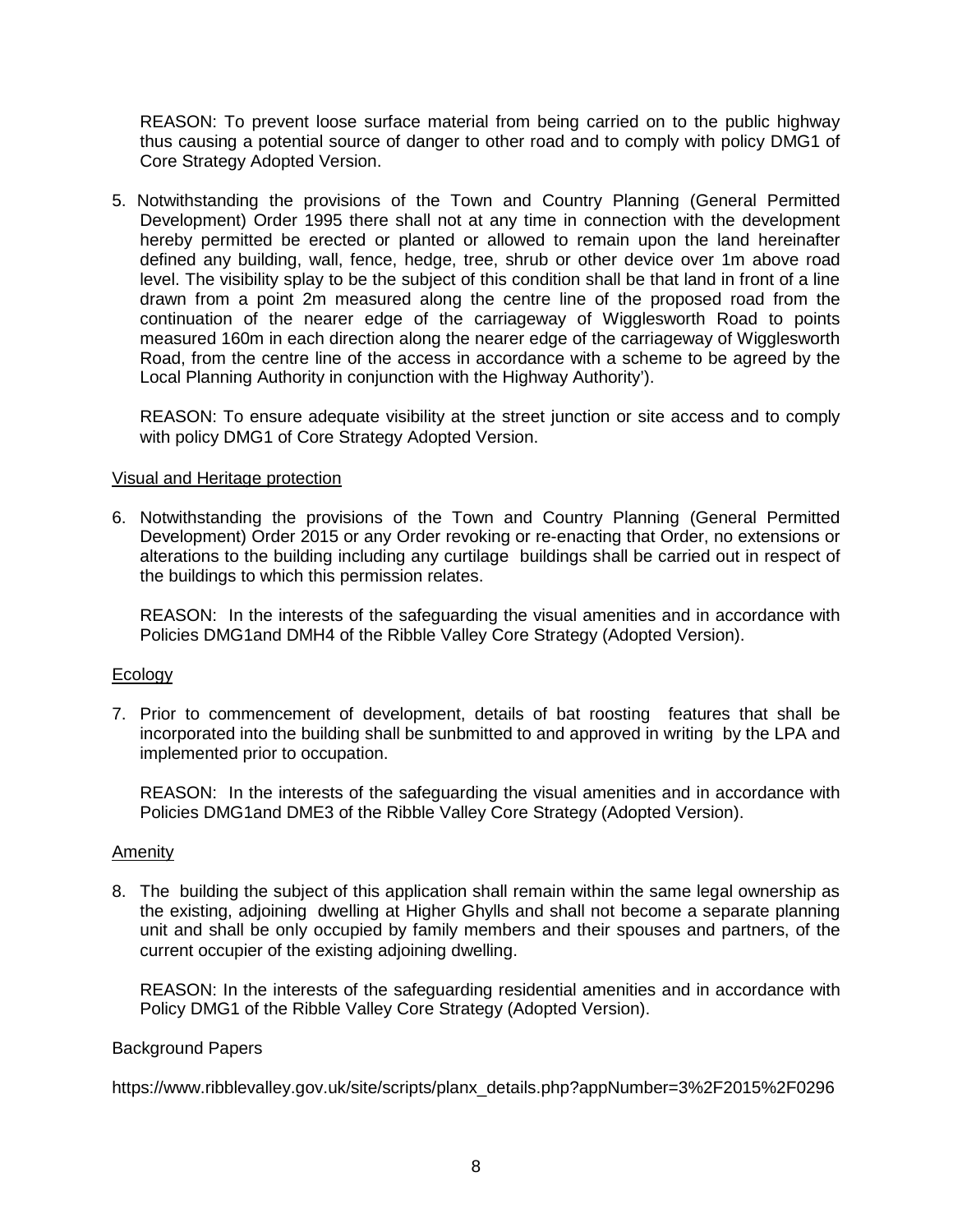### **C APPLICATIONS WHICH THE DIRECTOR OF COMMUNITY SERVICES RECOMMENDS FOR REFUSAL**

APPLICATION NO: 3/2015/0604/P (GRID REF: SD374518 437380) SINGLE AND TWO STOREY EXTENSIONS TO REAR OF FREEMASONS ARMS AND 6 AND 4 VICARAGE FOLD; CHANGE OF USE OF 4 AND 6 VICARAGE FOLD FOR LETTING BEDROOMS AT THE FREEMASONS ARMS, 8, 6 AND 4 VICARAGE FOLD, WISWELL

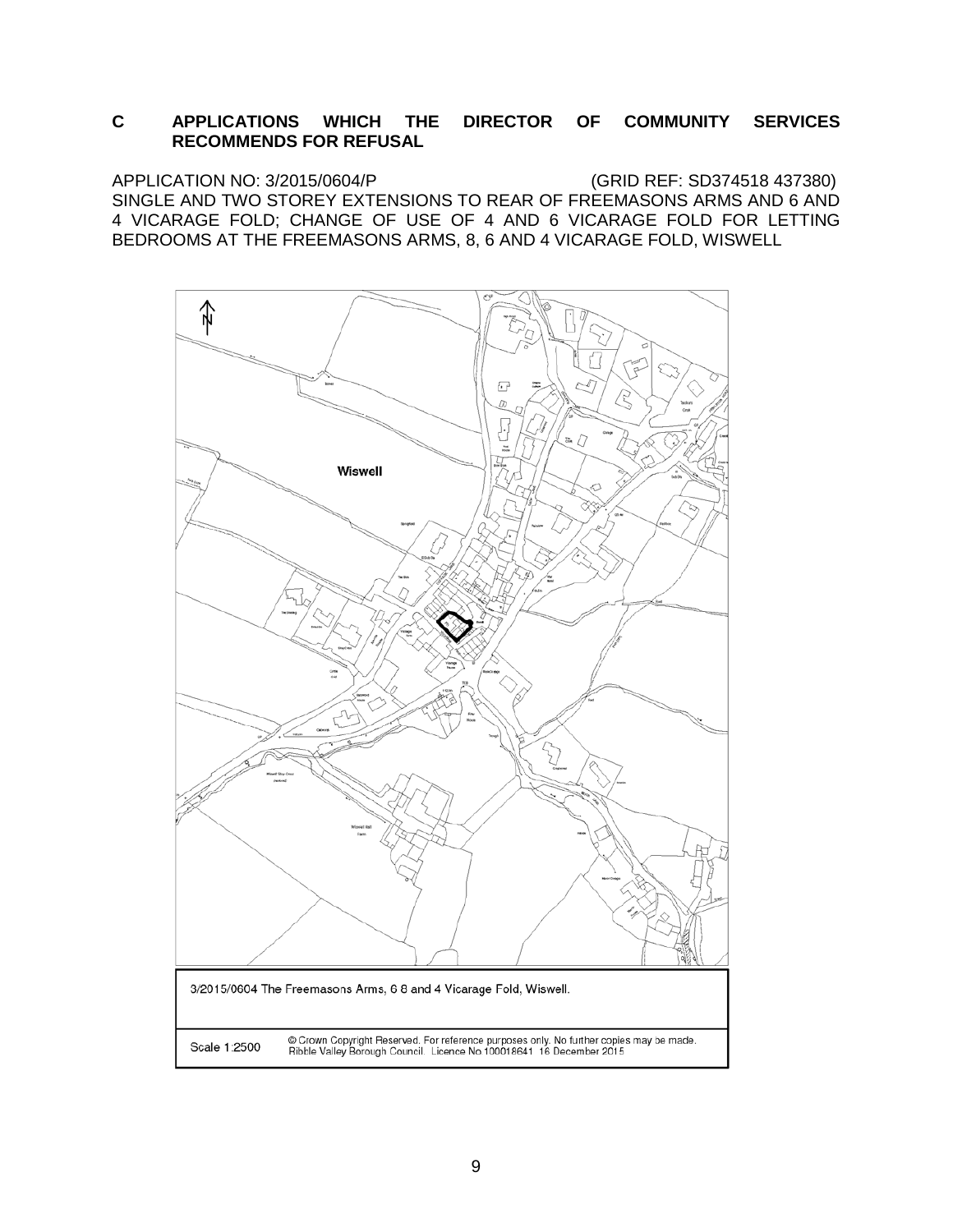PARISH COUNCIL: Comments as follows:

- 1. Detailed plan required showing the area to the rear.
- 2. Surprising that the residents of 2, 6 and 8 Chapel Fold have not been consulted.
- 3. Flat roof walkway will cause overlooking and noise detrimental to residential amenity.
- 4. Existing fire exit from the first floor is across the kitchen roof, down the steps and out to the passageway between the Freemasons and the first cottage. This disappears in the plans and an arrow on the plan suggests another exit but one does not currently exist.
- 5. There is no access at the rear of number 2 Vicarage Fold to the rear of 1-9 Pendleton Road and therefore the only fire exit from the proposal is via the passageway between number 8 and 6 Vicarage Fold, via a kitchen, with the passage obstructed with waste bins.
- 6. The waste disposal area is inadequate as the current capacity is 100% more than shown on the plans. Large bins are currently kept in the alcove at the side of the kitchen but they are too large to be placed in the passageway and still allow regular or emergency access for staff and deliveries.
- 7. The existing kitchen is as built 6 years ago when the owners decided to give more space to covers and less for the kitchen. The kitchen was perceived as small at the time and the kitchen equipment has been replaced since the opening 5 years ago.
- 8. Formal extension of commercial activity in the centre of the Conservation Area.
- 9. Increase in activity (breakfasts).
- 10. Question parking. There is no parking for the terraced cottages nor the Freemasons. Staff will be displaced from the 2 cottages and will have to travel from new accommodation. At the moment, staff and customers leave their vehicles on Pendleton Road and cars extend in both directions for considerable distances on those occasions when maximum covers are achieved. The accommodation is likely to encourage additional customers and overnight guests will leave their cars along Pendleton Road and Old Back Lane.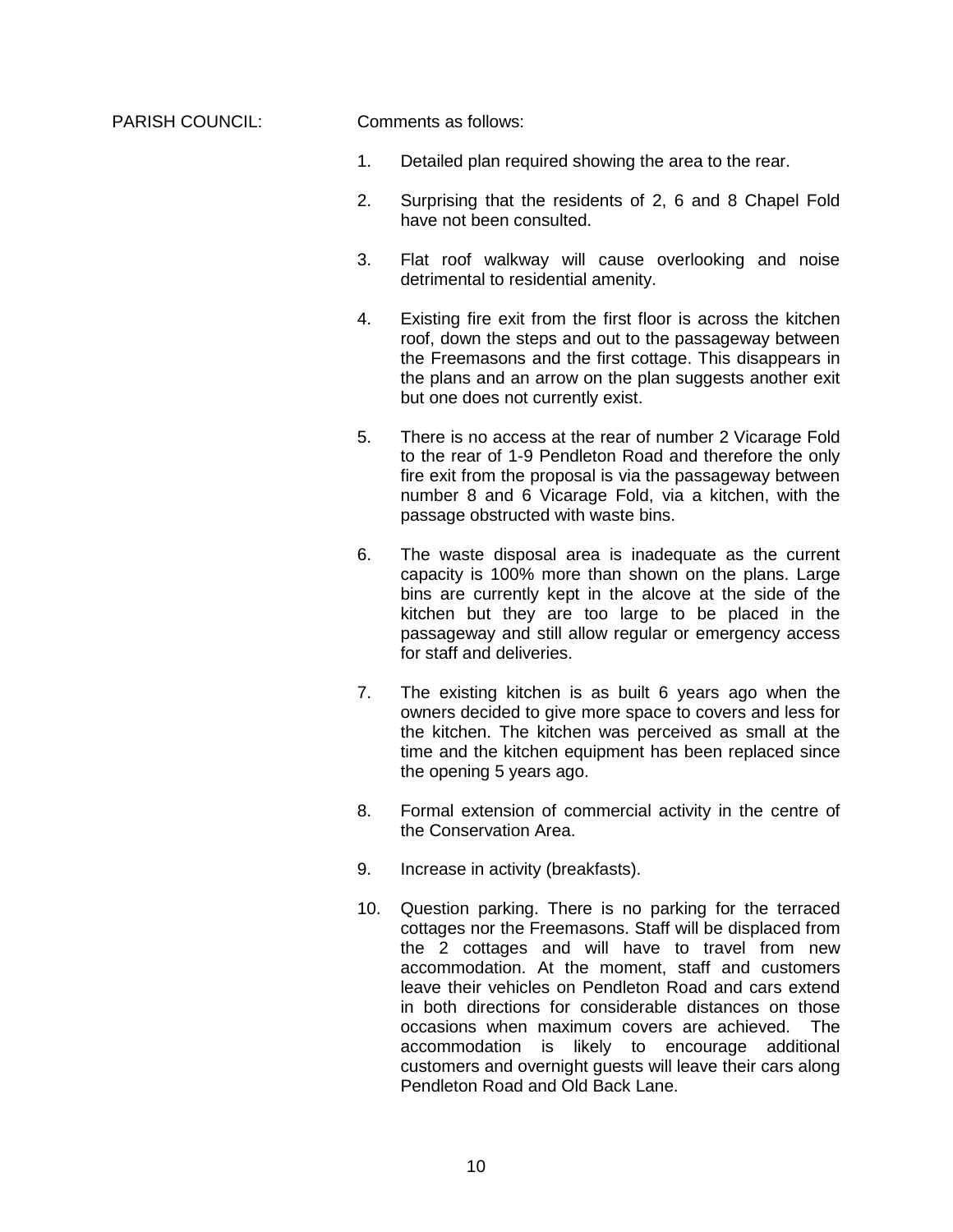|                                        | 11. | No details of the kitchen extraction system on the new<br>extension (current system gives rise to nuisance noise<br>and smells). If no new system is to be installed, the<br>current system should be checked for its capability to deal<br>with doubling the kitchen size.                                                                                                                                                                                   |
|----------------------------------------|-----|---------------------------------------------------------------------------------------------------------------------------------------------------------------------------------------------------------------------------------------------------------------------------------------------------------------------------------------------------------------------------------------------------------------------------------------------------------------|
|                                        | 12. | The village would benefit from improvements to the<br>general condition of the two terraced properties. The<br>frontages of numbers 6 and 4 Vicarage Fold are very<br>important for the street scene of the Conservation Area of<br>Wiswell. No 6 currently has a PVC door and the drawings<br>are not clear as to the details of the frontages.                                                                                                              |
|                                        | 13. | The red line on the location plan is drawn adjacent to the<br>front of the building. If the pavement is part of the<br>application, this will lead to tables being used as covers<br>which is not covered by the current unilateral agreement<br>and would be detrimental to residential amenity.                                                                                                                                                             |
|                                        | 14. | A current unilateral agreement on the numbers of covers<br>is not adhered to at the present time and is unenforceable<br>due to the very open wording of the agreement. A<br>planning condition or a Section 106 Agreement is<br>required to strengthen the control of a number of covers<br>in any one day as this is the only way to protect the<br>residential amenity of the surrounding residents.                                                       |
| <b>HISTORIC ENGLAND:</b>               |     | Do not wish to offer any comments on this occasion.<br>Recommend determination in accordance with national and<br>local policy guidance and on basis of RVBC specialist<br>conservation advice.                                                                                                                                                                                                                                                               |
| LCC (HIGHWAYS):                        |     | No objections regarding the proposed kitchen and four letting<br>rooms. Opinion that:                                                                                                                                                                                                                                                                                                                                                                         |
|                                        |     | 1. The proposed development should have a negligible impact<br>on highway safety and highway capacity in the immediate<br>vicinity of the site.<br>2. The proposed development will have the same parking<br>requirement as the existing restaurant/bar area providing<br>the gross floor area for customers is not increased.<br>3. The proposed four one bed letting rooms will have the same<br>parking requirement as the existing 2 No 2 bed properties. |
| <b>RVBC (ENVIRONMENTAL</b><br>HEALTH): |     | Further information required as to the extraction point etc for<br>the extraction units from the kitchen as this may have a<br>potential impact of odour on the area. Will also consider and<br>comment from food point of view.                                                                                                                                                                                                                              |
| RVBC (COUNTRYSIDE<br>OFFICER):         |     | There are two trees included in the Wiswell Conservation Area,<br>a Birch and Cherry, growing in the garden of 12 Old Back Lane                                                                                                                                                                                                                                                                                                                               |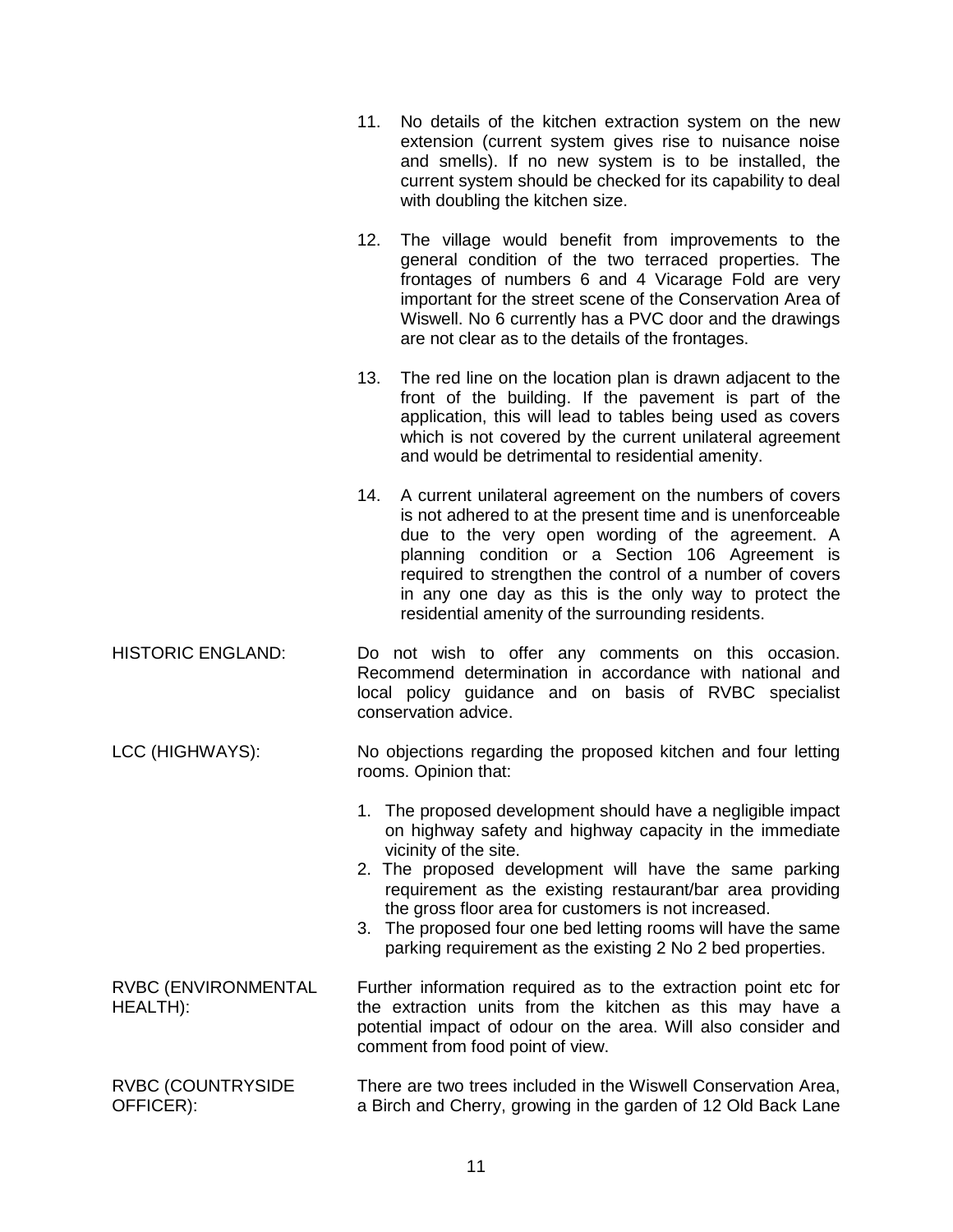both of which are within influencing distance and of some importance for neighbour amenity. Any development resulting in an increase in height of buildings to the rear of the Freemasons Arms is likely to require the pruning of the two trees in question. In addition close proximity of any development to the trees may result in tree resentment issues as there is tree height and branch overhang.

#### ADDITIONAL REPRESENTATIONS:

11 letters of objection have been received which in summary make the following points:

1. Highway safety compromised due to likely increase in vehicular activities caused by the proposal, this is made worse as the Freemasons has no car park. Significant existing problem with parking.

Revised plans – does number 2 Vicarage Fold own the proposed additional exit route? The highways 'no objection letter' referred to is highly flawed.

- 2. Vicarage Fold is unadopted increased traffic will add to resident's maintenance costs.
- 3. Loss in value to property.
- 4. Unacceptable grossly oversized commercial activity in the centre of the Conservation Area and village. Apparent success of the Freemasons Arms over the last 5 years has been to the detriment of residents – Wiswell was a quiet rural village. Freemasons changed from village pub and only remaining community meeting resource to a national dining venue for people with no interest in, and some disregard of, the village. Not an asset to the village. No consultation by the company; not a village pub anymore.
- 5. Prevent loss of residential properties as Ribble Valley has too few. Where will staff relax between shifts if no longer living in village? Wiswell already becoming unaffordable – village will be deprived of two traditional affordable family houses.
- 6. Existing kitchen size relates to the last increase in covers (planning applications). Obvious solution to inadequate kitchen size will be to reduce covers and reduce significant impact on village. An increased kitchen size will add to number of covers, controlled or not. If approved, a firm maximum number of covers per day must be defined (Section 106). Once two sittings (lunch and dinner); now also afternoon teas on running basis; accommodation will need breakfasts ie meals running 0730 to 2300.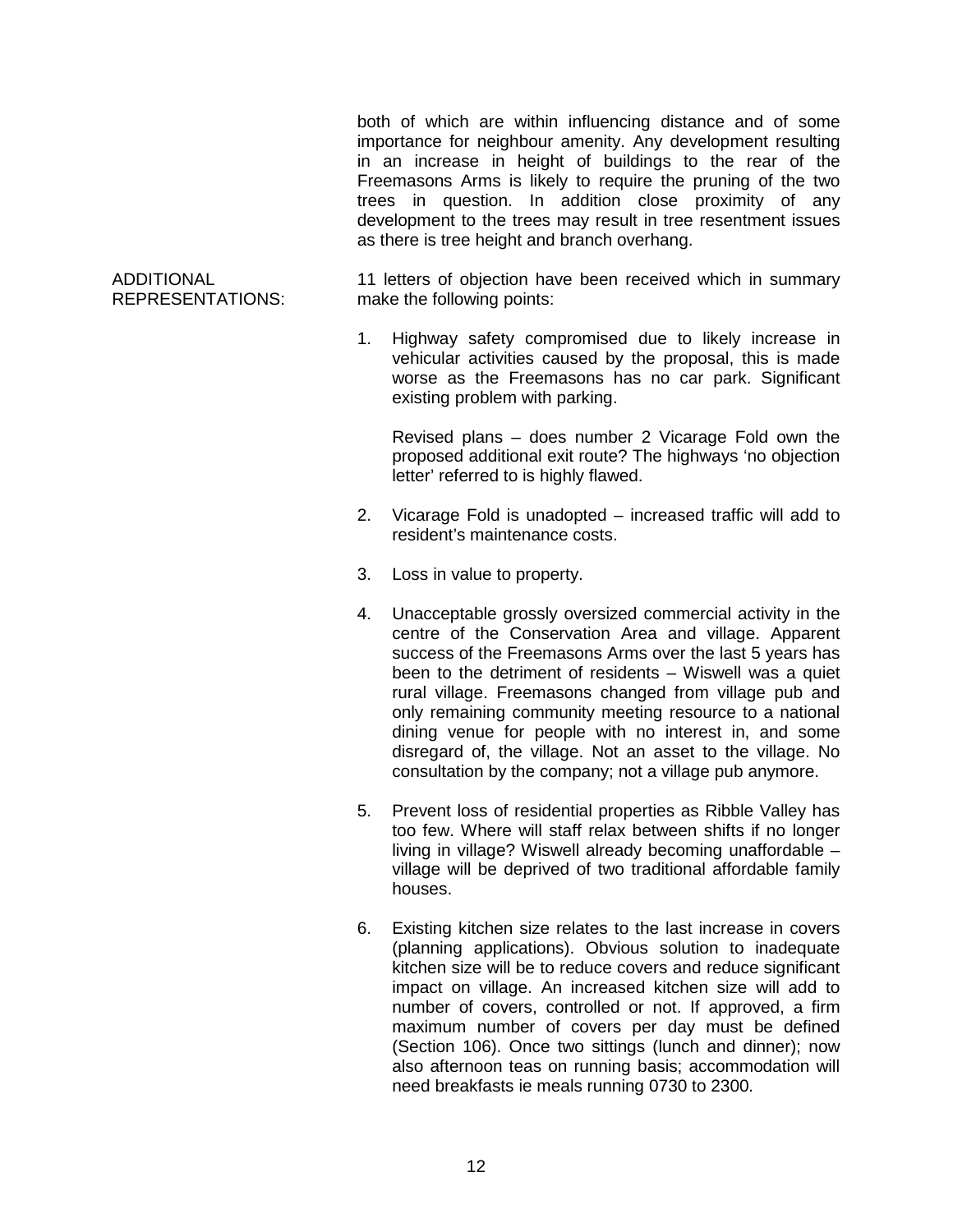- 7. Noise and disturbance issues. Loss of privacy for those houses with gardens running up to and alongside the boundary of the Freemasons. Noise (eg kitchen fans, cooling mechanisms; barracking voices; midnight glass bottle emptying) and cooking odour already unacceptable and complained about. Brought forward to 0700. Extension to flat roof and walkways would reduce the privacy of adjoining gardens and noise. Not convinced that flat roofs will not be used for dining, eating, smoking purposes. Full views of the back of houses and gardens.
- 8. Loss of light caused by the extension.
- 9. Owner of 2 Vicarage Fold and 1 9 Pendleton Road notes the arrow point on the plans and states that there is no right of way from the Freemasons Arms and to Vicarage Fold down the back of the properties – privacy of tenants. The back is his land and private. Loss of light from extension.
- 10. Kitchen extension will create a larger area of fire risk. Proposed first floor rear bedrooms will have access only over the flat roof of the industrial kitchen (safety of visitors).
- 11. Flagstones outside 2-6 Vicarage Fold are becoming damaged by traffic despite the area being protected. An Article 4 Direction including the flagstone pavement was proposed for 2-6 Vicarage Fold by the Conservation Area Appraisal 2005 – hope that this was enforced by RVBC. Already a satellite dish on the front of number 6, contrary to planning and Historic England guidance.
- 12. One resident refers to information in their possession which casts doubt over the probity of the owners 'Meronten Ltd'.
- 13. The proposed link corridor an improvement but the area outside the external exit will attract those who smoke. Properties overlooked will still suffer unwanted intrusion and loss of privacy. Consider the design of the link structure would not be out of place on a WW2 POW camp. Although it will not detract from the front elevation, does nothing to enhance the rear. Cannot be described as "blending to the Conservation Area". No other building within the Conservation Area has a first floor outside walkway with wood cladding and a flat roof. How can this blend in or be architecturally sensitive to a Conservation Area?
- 14. Provides very limited local employment or sustainability.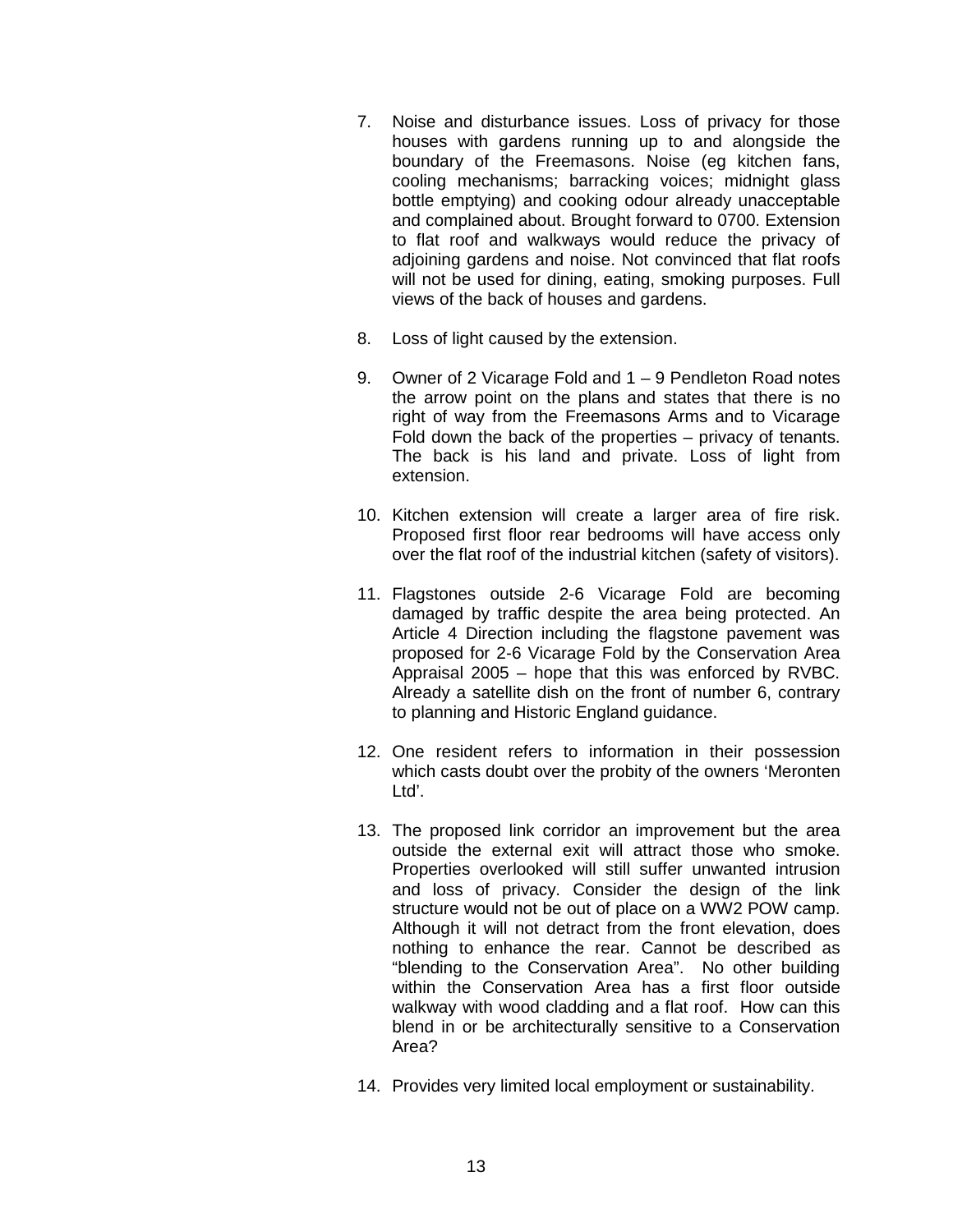- 15. Bin storage in alleyway between Freemasons and number 6 Vicarage Fold will prevent it being the main access and a fire escape for number 4 and 6 Vicarage Fold. Proposed access via rear of number 2 Vicarage Fold will make this the main access for all staff and deliveries (disturbance, invasion of privacy and loss of amenity to Vicarage House and all properties backing onto). Rear gardens to Pendleton Road are unsuitable. More delivery lorries preventing access to Vicarage House.
- 16. Chapel Fold is a right of way for pedestrians and an integral and highly praised street in the village. The first floor of the Freemasons and Vicarage Fold can be seen from Chapel Fold.
- 17. Consider the Local Planning Authority should have reconsulted on amended plans.

### **Proposal**

Planning permission was originally sought for:

- (i) a single storey extension to the rear of The Freemasons Arms and 6 and 4 Vicarage Fold; and
- (ii) change of use to 4 and 6 Vicarage Fold from dwelling-houses to 4 letting bedrooms.

Revised plans submitted by the applicant on 25 September 2015 now show a second storey "corridor" extension along the full width of the proposed extension and contiguous with a proposed "corridor" extension along the full width of the existing extension at the rear of the public house.

The extension to the Freemasons and houses measures 12.5m in width, 6m in depth and has a maximum height of 5.4m.

Both single and two storey proposed extensions are flat roofed. The single storey element is shown to be rendered with stone heads and cills. The second storey element is shown to be of timber frame and boarded construction.

The rear northeast elevation plan appears to show an over sailing and stilt supported first floor extension at the southeast extremity but this is not confirmed by the side elevation or floor plans.

The proposed extensions conjoin the historic public house with 6 and 4 Vicarage Fold. The extension obscures and/or blocks or alters all of number 6's window and door openings and a first floor window at number 4. A ground floor door and two ground floor windows at number 4 Vicarage Fold are also shown to be blocked. A historic first floor window opening at The Freemasons is also to be at least obscured.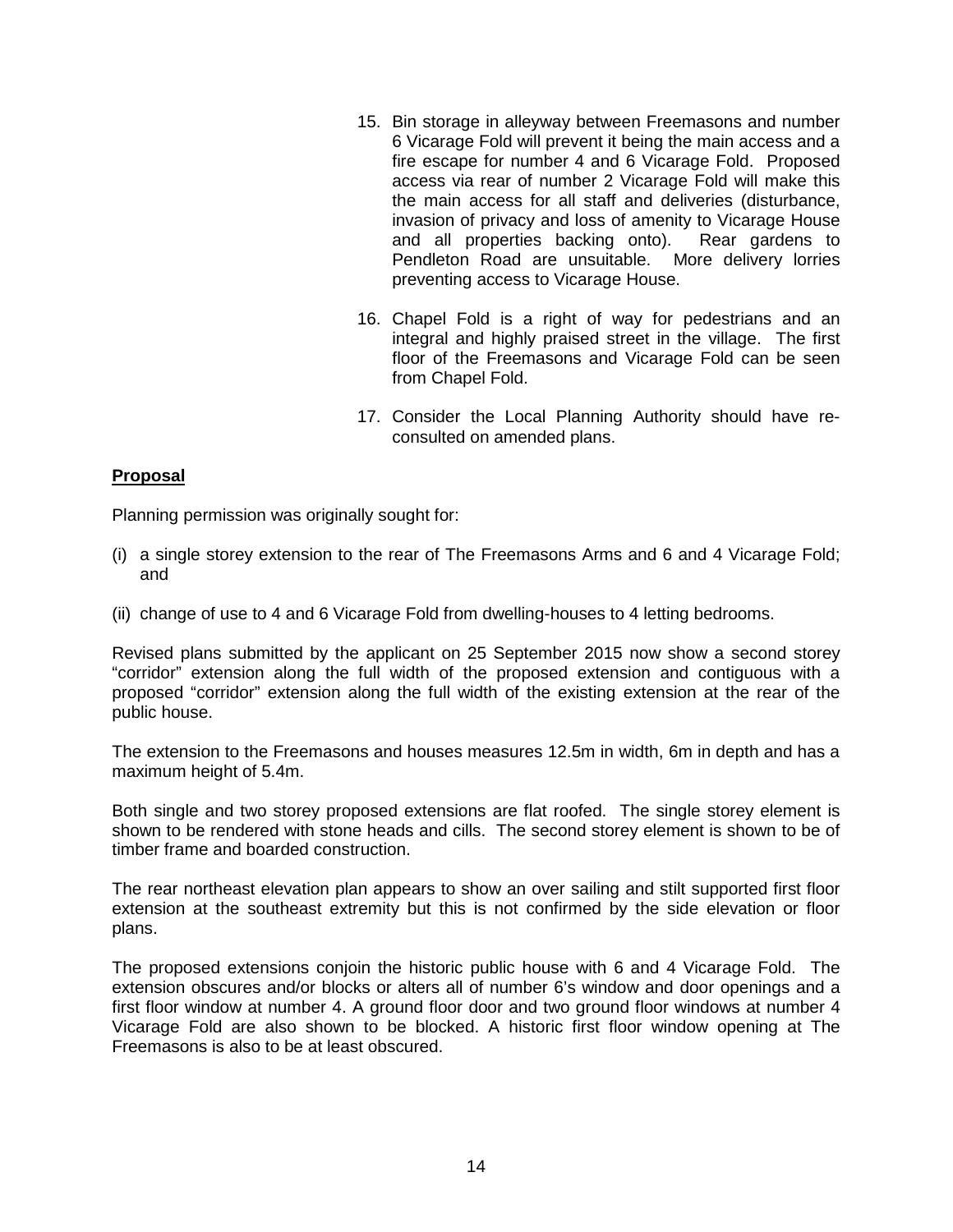The proposed first floor extension has a window and part glazed doorway at the rear northeast elevation which do not correspond to the opening pattern or window/door form of the historic buildings. Two windows are shown to the ground floor southeast side elevation.

Access is shown from the proposed first floor extension along the roof of the ground floor extension via a contained (railing and meshed fencing) walkway.

The traditional curtilage boundary wall between number 6 and number 4 Vicarage Fold is proposed to be demolished.

The traditional stone outbuilding in the garden of 6 Vicarage Fold is proposed to be extended to the front in timber boarding.

A "Heritage Statement" has been submitted (25 September 2015). This is descriptive of the proposals rather than informative or analytical of significance (NPPF, paragraph 128). This statement identifies that the ground floor extension is to "provide a preparation area to complement the existing kitchen facilities". Existing planting on the site's rear boundary is suggested to be important in minimising the impact and visibility of the extension.

It is also stated that there will be no change to the current kitchen extraction machinery or position of extractors. The kitchen is for food preparation only, it is not a cooking area. Therefore there will be no change in regard to noise or odours in respect of the kitchen.

A "Design and Access Statement" identifies the letting bedrooms to be ancillary to The Freemasons and for its customers. It is stated that the existing kitchen is grossly under sized for the number of covers it serves and its extension is essential to improve the working environment of staff. Kitchen productivity will remain unchanged in line with the restriction on covers allowed in any one sitting (previous planning condition). There will be no increase in staff numbers.

The refuse bins are to be stored in the alley between the pub and house and will be accessible for collection from Vicarage Fold.

It is stated that the 4 number parking spaces associated with the existing houses will potentially be used by customers of the restaurant. There is a planning condition restriction on the number of customers in any sitting; the number of parking spaces required by the pub is constant. It is suggested that this constant will not increase with the provision of the rooms but will remove the need for 4 number additional residents' spaces. The servicing of the rooms will be carried out by existing staff members.

It is stated that the scheme will not impact on any protected species.

A letter from the planning agent (25 September 2015) states there is an existing "escape" route to the rear of number 2 Vicarage Fold and this remains unchanged. A letter and extract from the "Deeds" for 4 Vicarage Fold was submitted by the agent on the 17 December 2015.

The letter of 25 September 2015 identifies that the amended proposals ("corridor") have been submitted following consideration to Parish Council noise and overlooking concerns.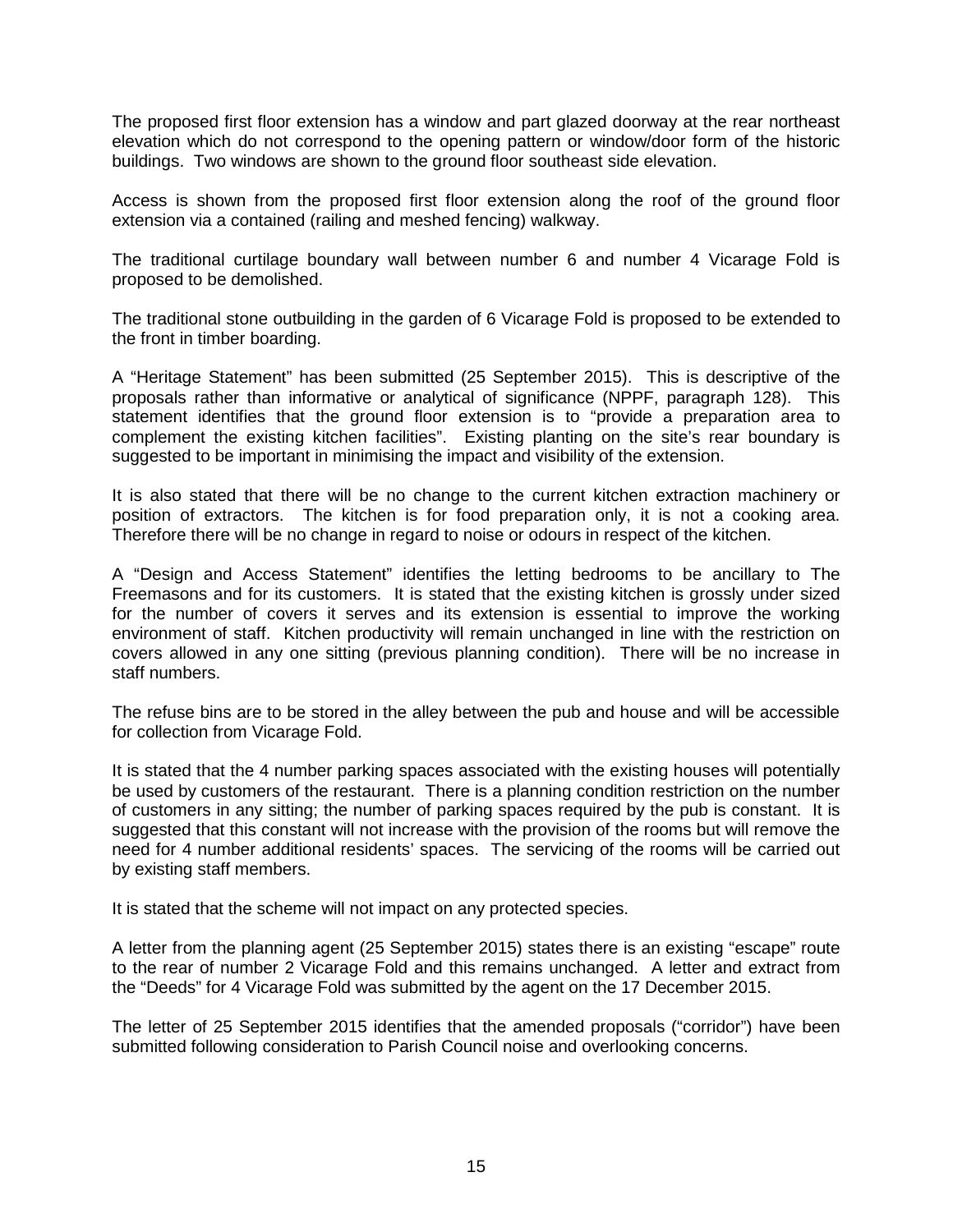### **Site Location**

The Freemasons Arms public house and restaurant and the adjacent 2-6 Vicarage Fold row of houses is prominently sited within Wiswell Conservation Area and the setting of Vicarage House (Grade I listed; house, early C17) and 'Barn approximately 50m north west of Vicarage House' (Grade II listed; integrated barn and byre, circa 1700; list description identifies "the barn has group value with Vicarage House").

The Wiswell Conservation Area Appraisal (The Conservation Studio consultants; adopted by the Borough Council following public consultation 3 April 2007) has a photograph of the site (The Freemasons Arms and 4-6 Vicarage Fold) on its front cover and identifies:

(i) The Freemasons Arms, 2-6 Vicarage Row, 1-9 and 11 and 15-17 Pendleton Road, 2-8 Chapel Fold and 10-14 Old Back Lane to be Buildings of Townscape Merit positively contributing to the character and appearance of Wiswell Conservation Area (Townscape Appraisal Map).

"*Most of these buildings* (Buildings of Townscape Merit) *are 19th century cottages and houses … important contribution to the architectural character of the conservation area by virtue of their scale, style and materials*".

"*Freemasons pub, Vicarage Fold: 19th-century public house, of rendered rubble under a slate roof, with simple sandstone window and door dressings and an original moulded timber door canopy*".

"*Nos 2 to 6 Vicarage Fold: late 19th-century row of cottages of squared rusticated sandstone under slate, with chamfered door and window lintels, gutter brackets, stone doorsteps and sandstone flag paving*";

(ii) The consultant's recommendation of an Article 4 Direction at 2-6 Vicarage Fold (three of only seven such proposals in Wiswell Conservation Area and the only proposals relating to a row) to remove potentially harmful permitted development rights (Townscape Appraisal Map):

"*The incremental loss of original building materials and detailing has already been noted on many of the historic buildings within the Wiswell Conservation Area … these minor alterations can cumulatively have an adverse effect on the conservation area and powers exist to the Council to withdraw some of these permitted development rights (an Article 4 Direction) in the interests of preserving and enhancing the special character and appearance of the conservation area … It is therefore proposed that permitted development rights are withdrawn for some of the unlisted family dwelling houses in the conservation area that have not already been too adversely affected by unsympathetic alterations, or which form notable groups within the townscape. This will ensure the preservation of unique architectural features and traditional materials*".

"*The kinds of work that it is proposed to control include: installation of new windows and doors; alterations to the roof, including changing the roof materials; building a*  porch; the erection of sheds and other outbuildings; the erection or alteration of *gates, fences or walls … It is proposed that the restrictions will only relate to development visible from a public highway (this includes a footpath). It will not affect commercial properties … which are already controlled more rigorously*";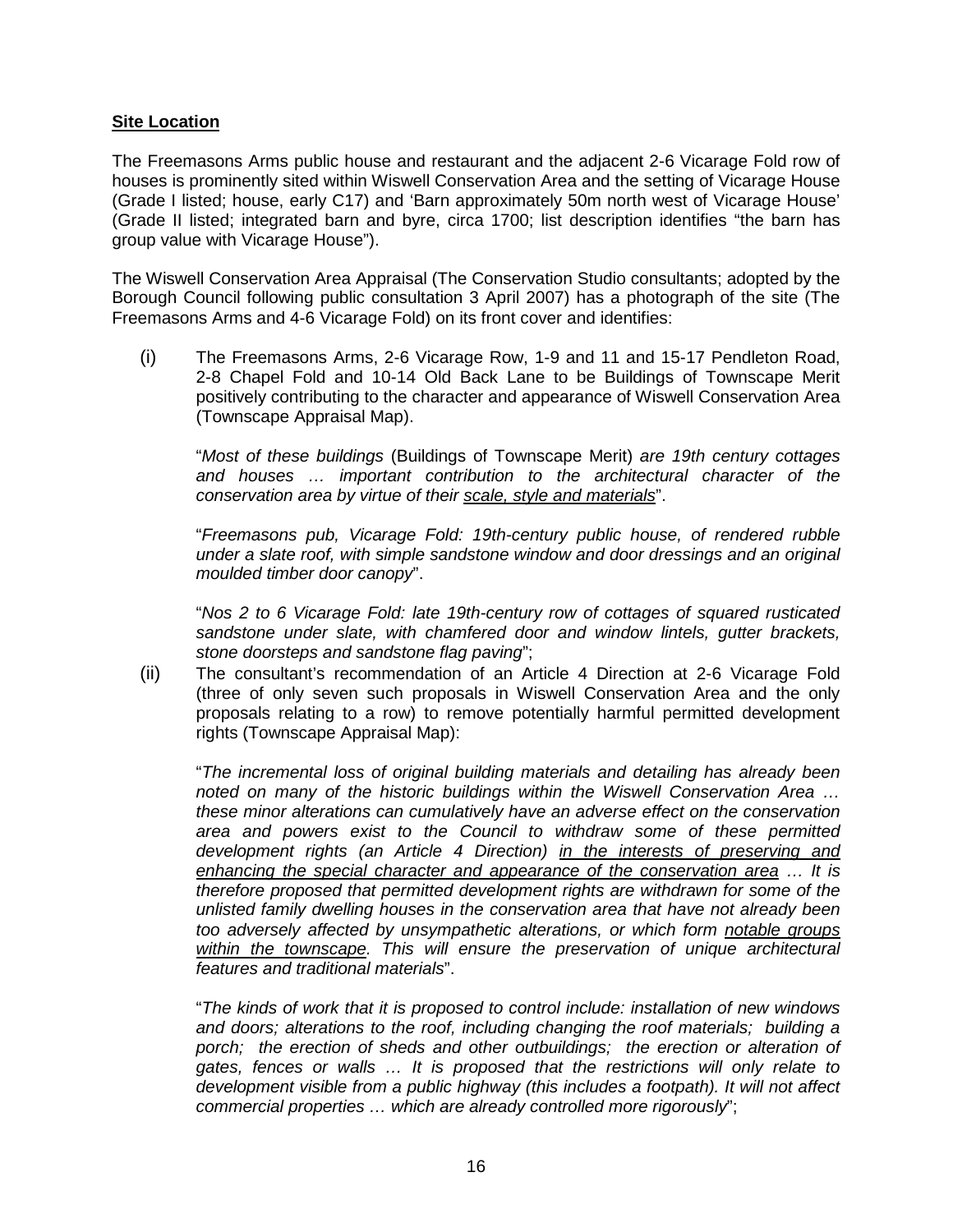- (iii) Vicarage House is a 'Focal Building' (Townscape Appraisal Map);
- (iv) The paving immediately to the front of 2-8 Vicarage Fold (one of only two locations in Wiswell Conservation area) to be important 'Historic Surfaces' (Townscape Appraisal Map);
- (v) "*The historic interest of the village plan, with its 'folds' or rectangular enclosures lined with rows of cottages*"; "*Its buildings (listed and unlisted) of character and architectural interest*"; "The *homogeneity of the built environment, deriving from the use of locally quarried sandstone for the majority of the houses and their boundary walls*"; "*Its tranquillity*" (Summary of Special Interest);
- (vi) "*Underlying Wiswell's complex network of alleys and lanes is a simple linear village, with properties fronting onto the western side of the Pendleton Road. Large squareshaped plots run back to Old Back Lane. Their shape suggests that they might once have been farmsteads grouped around a courtyard, or even animal enclosures, as the name 'fold' suggests. Three of these large plots can be discerned, bisected by Vicarage Fold and Chapel Fold but only the Vicarage Farm and Vicarage House plot retains its agricultural form, the other two having been built over with rows of simple two-storey stone buildings in the 19th century. From these three core plots, the village extended*" (General Character and Plan Form);
- (vii) "*most of Wiswell is focussed in upon itself, with houses hidden behind high walls and hedges that help to heighten the sense of enclosure created by the sunken nature of Wiswell's lanes … Walls, paddocks, springs and troughs are a feature of the village"*  (Key Views and Vistas);
- (viii) *"Wiswell is primarily a residential village*" (Activities/Uses);
- (ix) "*Wiswell consists largely of farm buildings (now all converted to dwellings) with arched cart entrances, rows of simple two-storey cottages, and a few larger detached houses, most of which lie towards the extremities of the conservation area*" (Plan Form and Building Types);
- (x) "*The unlisted buildings are typical of the region, being constricted of gritstone rubble under roofs of Welsh slate. Window and door dressings are of simple unadorned sandstone slabs*" (Architectural Qualities);
- (xi) "*Boundary walls: Some of the boundary walls look as if they might be older than the properties that they surround, having the character of field walls (loosely mortared randomly laid rubble with roughly shaped semi-circular copings) enclosing paddocks that have subsequently been developed*" ; "*Historic paving: there are small areas of cobbled paving in front 14 Pendleton Road and the southernmost of the two water troughs, and in front of Nos 2 to 6 Vicarage Fold*" (Local Details);
- (xii) "*Trees make an important contribution to the Wiswell conservation area by screening modern development*" (Green Spaces, Trees and other Natural Elements);
- (xiii) "the historic character of the village, which largely preserves its mid-19th century appearance"; "well kept houses and gardens"; "local amenities, including the public house" (Strengths: the most important positive features of the Wiswell Conservation Area);
- (xiv) "*some examples of extended and rebuilt structures that are too large or dominant for their site (for example, Rose Cottage, on Moor Lane, which is no longer a cottage and whose bulk needs screening)*"; "*there is no car park in the village*" (Weaknesses: the principle negative features of the Wiswell Conservation Area);
- (xv) "*Alien garden materials have been introduced into the village scene; they include the larch lap fence … rising behind the stone boundary wall, a similar long fence spoiling the appearance of the fine boundary wall to the garden … and the eye-catching*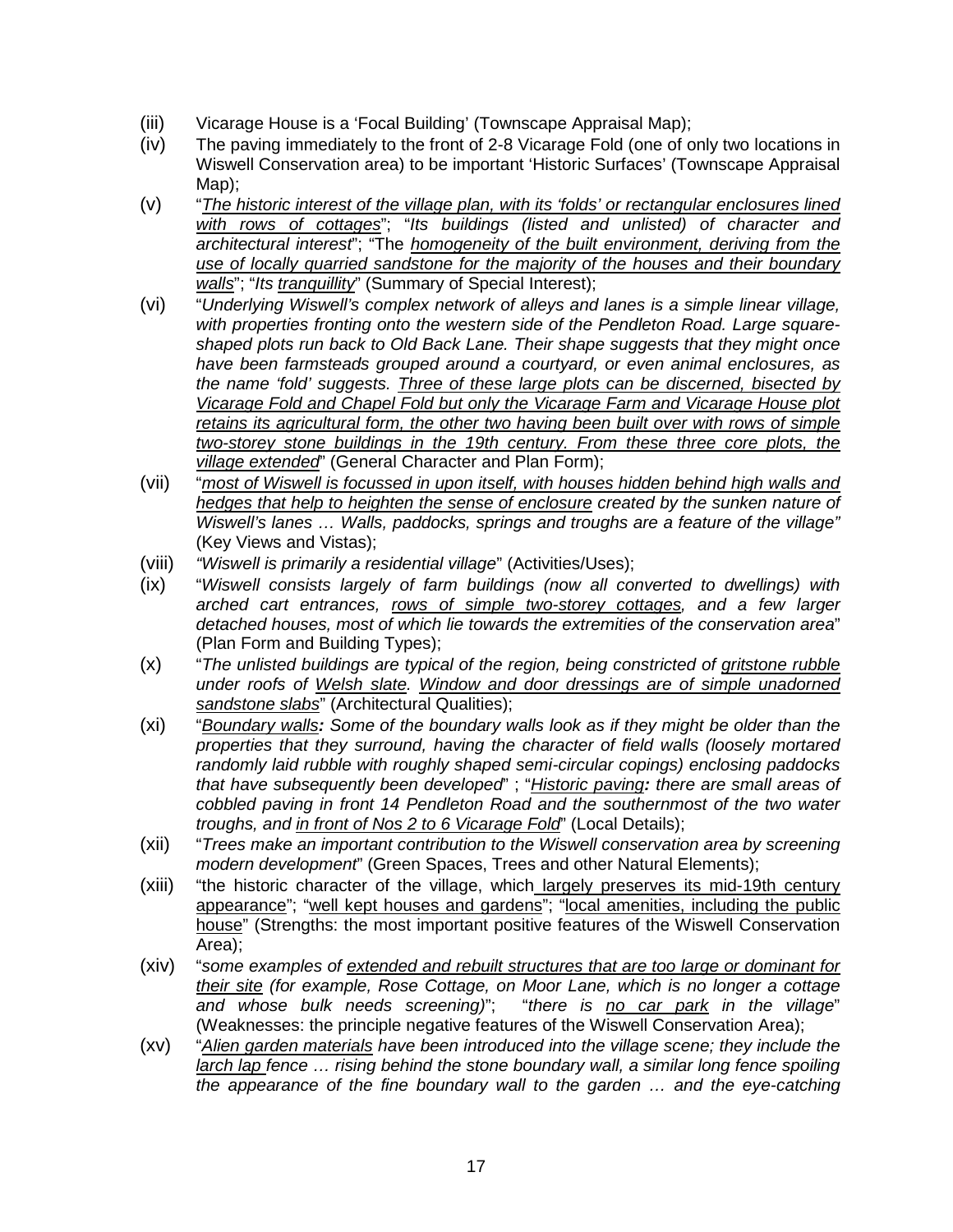*yellow-brown timber fencing*"; "Continuing loss of original architectural details and use of inappropriate modern materials or details" (Threats).

A ginnel provides important visual separation between the Freemasons Arms and the row of cottages in views from the listed buildings and the road. This view is terminated and enhanced by the silver birch and cherry trees in the garden of 12 Old Back Lane.

The rear elevations and gardens of 2-6 Vicarage Fold retain their historic form as a single build date row of identical units with common window and door opening arrangements and the subdivision of plots with traditional stone walls. Walls have traditional stone copings, stone gateposts and lean-to outbuildings.

### **Relevant History**

No pre-application advice has been sought in respect of the proposed development.

3/2010/0234/P – retrospective change of use of two first floor rooms from residential accommodation to a licensed area (The Freemasons Arms, 8 Vicarage Fold). Planning permission granted 19 March 2012.

3/2008/0140/P – proposed new toilets and store and first floor garden room (The Freemasons). Planning permission granted 18 June 2008.

6/10/52 – proposed additions. Planning permission granted 23 May 1949.

### **Relevant Policies**

### **Ribble Valley Core Strategy**

Key Statement EC1 – Business and Employment Development Key Statement DS1 – Development Strategy Key Statement EN5 – Heritage Assets Policy DMB1 – Supporting Business Growth and the Local Economy Policy DMG2 – Strategic Considerations Policy DMG1 – General Considerations Policy DME4 – Protecting Heritage Assets

National Planning Policy Framework (NPPF) National Planning Policy Guidance (NPPG)

Planning (Listed Buildings and Conservation Areas) Act 1990 Wiswell Conservation Area Appraisal

### **Environmental, AONB, Human Rights and Other Issues**

The main considerations in the determination of this planning application are the impact upon the character and appearance of Wiswell Conservation Area, the impact upon the setting of listed buildings (Vicarage House and Barn 50m from Vicarage House), benefits to the rural economy, impact upon residential amenity, highway safety and loss of dwellinghouses.

In my opinion, the proposals have a harmful impact upon the character and appearance of Wiswell Conservation Area and the setting of the listed buildings. The extension is dominant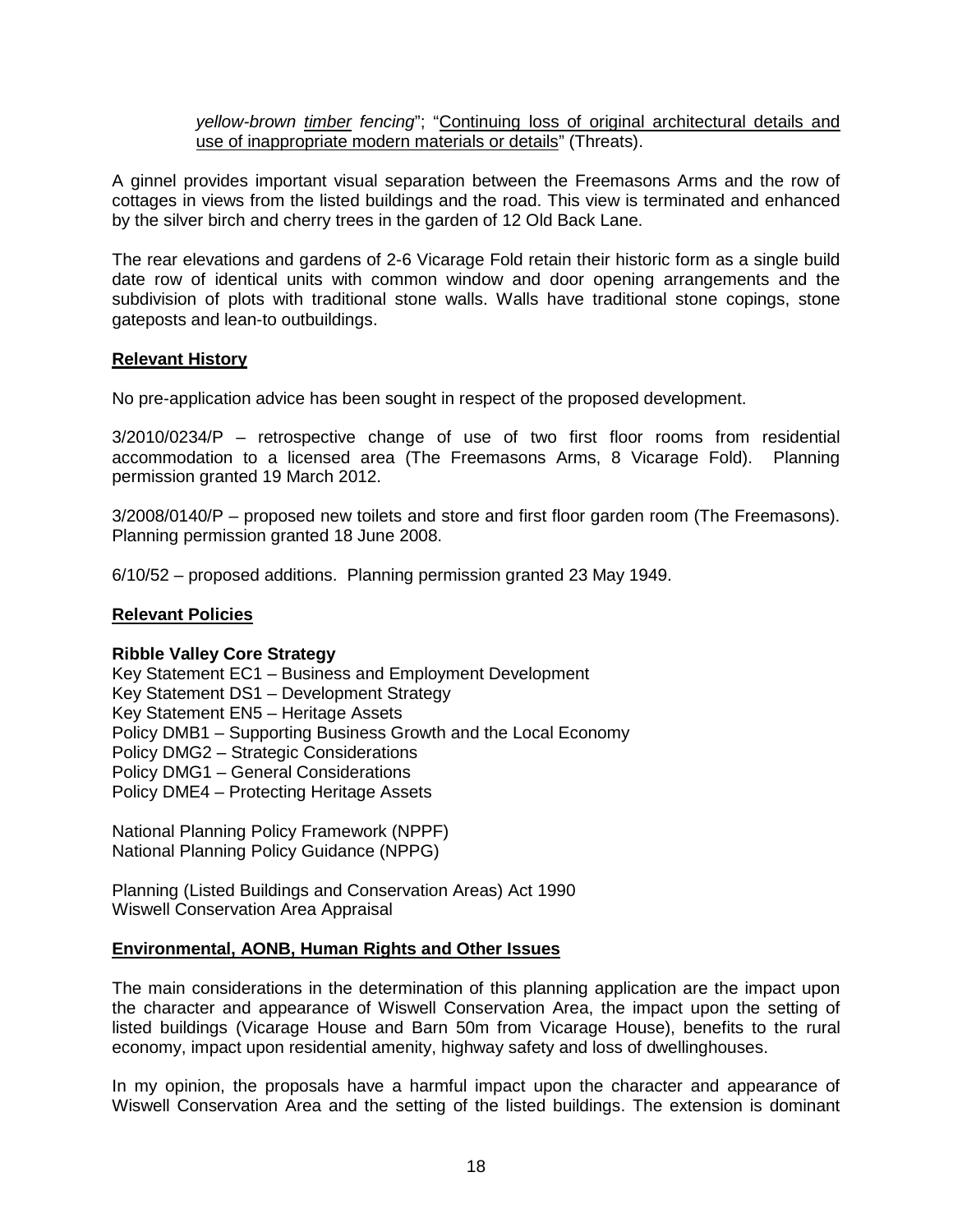and incongruous in design (flat roofs; window and door location and form; first floor doorways; stilts and over-sailing) and materials (timber cladding). The obscuring/blocking of original wall openings, conjoining of buildings, demolition of boundary walls and insensitive alteration/extension of traditional garden features has a harmful impact upon the significance and identity of the Buildings of Townscape Merit and the nineteenth century layout and character of Wiswell's distinct historic folds (Vicarage and Chapel Folds). In my opinion, the loss of the pleasing ginnel through view (terminated by trees) and apparency and incongruity of the two storey flat roofed extension harms the Conservation Area and the setting of both listed buildings facing the site.

In my opinion, the harm in each case to the conservation area and the listed buildings is 'less than substantial'. NPPF paragraph 134 requires that this harm be weighed against the public benefits of the proposal. I consider the proposed improvement to the working environment of the Freemason's staff and the increased offer to the business provided through guest accommodation to be of public benefit (Core Strategy Key Statement EC1 and Policy DMB1 are also relevant in this regard). However, in attaching considerable importance and weight to the keeping free from harm of the conservation area and the setting of the listed buildings [sections 66 and 72 of the Planning (Listed Buildings and Conservation Areas) Act 1990], I do not consider these potential public benefits to outweigh the harm to the designated heritage assets.

### Residential Amenity

I am mindful of the amenity concerns of local residents and the Parish Council. However, in my opinion, the revised scheme (enclosed 'corridor') and the opportunity to attach conditions to limit overlooking would ensure that the proposed development did not have significant overlooking, overbearing or overshadowing impacts. Similarly (and mindful of the reassurances of the applicant), the initial comments of RVBC Environmental Health (further information requested; full response will be reported to Committee) do not suggest that at this stage noise and odour concerns cannot potentially be overcome by condition/amendment.

### Highways

I have considered the highway safety concerns of local residents and the Parish Council and also the comments of Lancashire County Council (Highways). I am satisfied that the proposals will not result in an unacceptable impact upon highway safety and highway capacity.

### Other Issues

I am mindful of concerns as to the loss of two dwelling-houses from the housing stock. However, I concur with RVBC Regeneration and Housing (with consideration to Core Strategy EC1, DMB1, DS1 and DMG2) that "overall, the benefits of supporting the village's economy do demonstrably outweigh the impacts … on the village's residential housing resource, bearing in mind the relatively few dwellings that will be lost in relation to both current provision on the village and anticipated new provision in the wider area".

I have considered the opinions of RVBC (Countryside). In my opinion, these concerns are not so significant as to preclude proposed development.

Fire escape, property value and right of access issues are not matters for consideration in the determination of this planning application.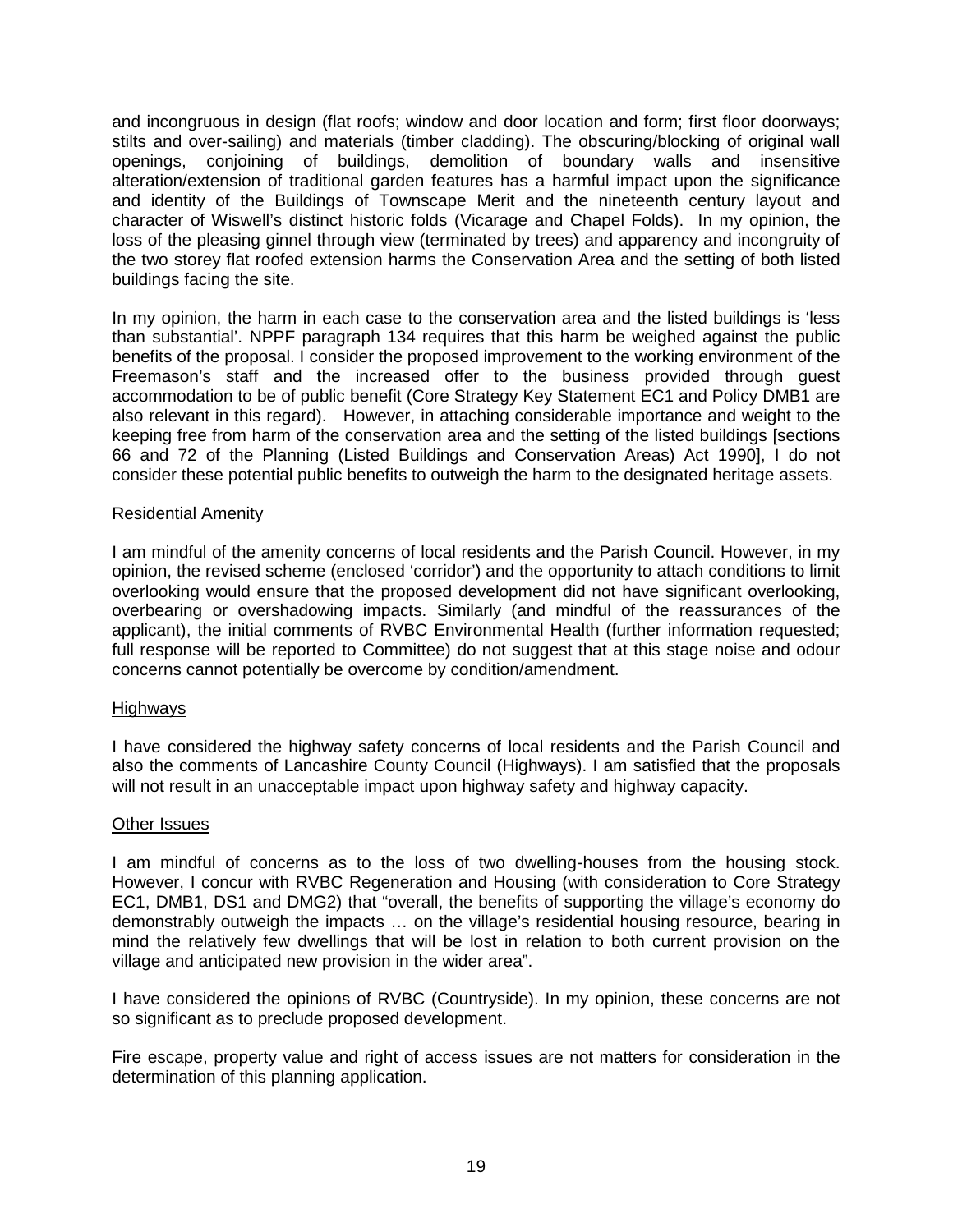**RECOMMENDATION:** That planning permission is refused for the following reason:

The proposed extensions are dominant and incongruous from their design, materials and the obscuring of important and defining architectural elements and result in the loss or alteration of important historic walling, boundary enclosure and garden structures. This is harmful to the character and appearance of Wiswell Conservation Area and the setting of Vicarage House (Grade I listed) and the Barn approximately 50m north west of Vicarage House (Grade II listed). This is contrary to Key Statement EN5 and Policies DME4 and DMG1 of the Ribble Valley Core Strategy and the National Planning Policy Framework Paragraph 17 (conserve heritage assets in a manner appropriate to their significance), Paragraph 60 (reinforce local distinctiveness), Paragraph 131 (development sustaining and enhancing the significance of heritage assets and positively contributing to local character and distinctiveness), Paragraph 132 (great weight to conservation) and Paragraph 137 (new development should enhance or better reveal significance).

[https://www.ribblevalley.gov.uk/site/scripts/planx\\_details.php?appNumber=3%2F2015%2F0604](https://www.ribblevalley.gov.uk/site/scripts/planx_details.php?appNumber=3%2F2015%2F0604)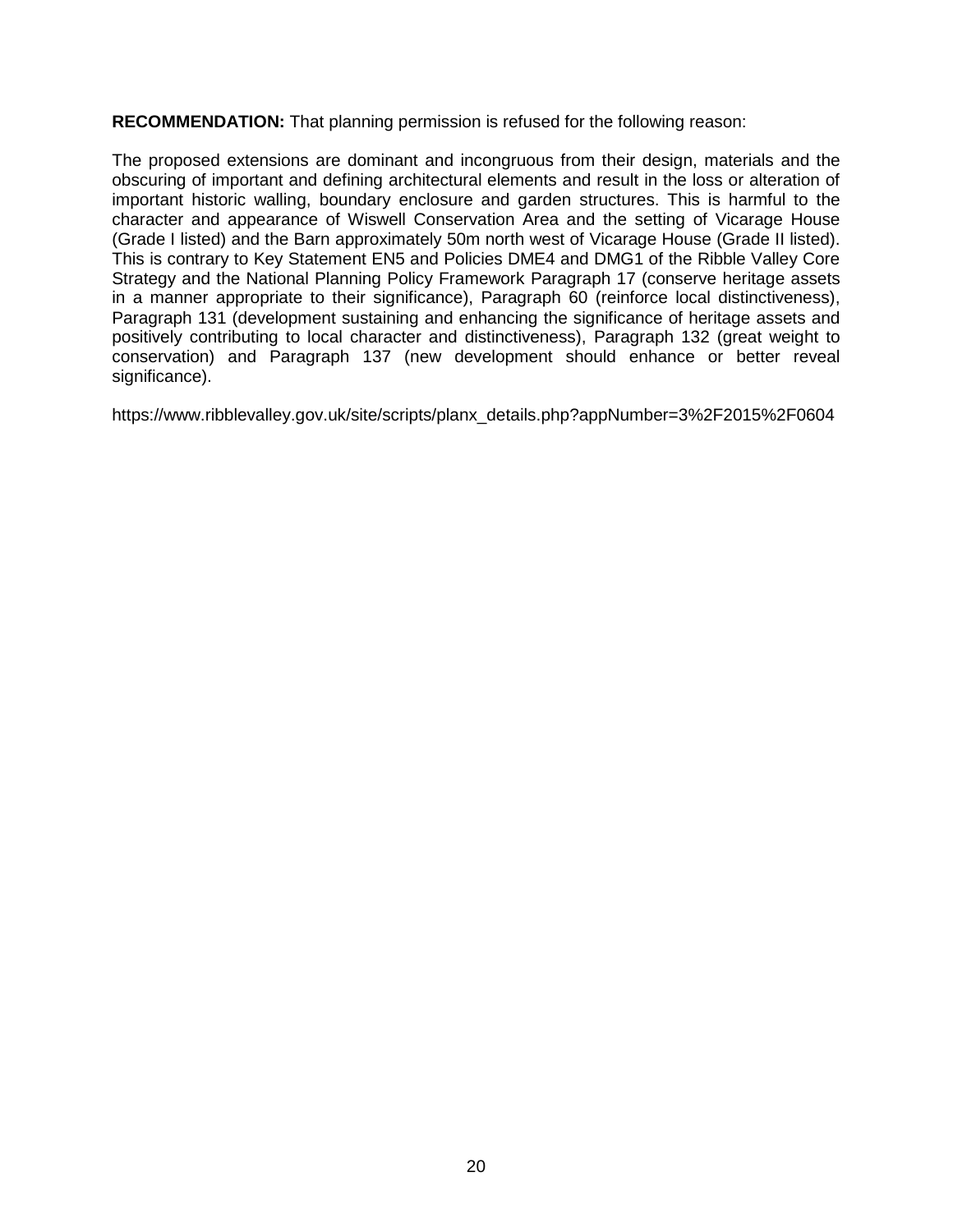ITEMS DELEGATED TO DIRECTOR OF COMMUNITY SERVICES UNDER SCHEME OF DELEGATED POWERS

The following proposals have been determined by the Director of Community Services under delegated powers:

### APPLICATIONS APPROVED

| <b>Plan No</b> | <b>Proposal</b>                                                                                                                                               | Location                                                                    |
|----------------|---------------------------------------------------------------------------------------------------------------------------------------------------------------|-----------------------------------------------------------------------------|
| 3/2014/0587/P  | An extension to an agricultural building to<br>provide a dedicated farm office and dairy                                                                      | Horton Grange Farm<br>Horton                                                |
| 3/2014/1093/P  | Retrospective application for calving unit to be<br>open to members of the public as part of the<br>visitor attraction                                        | <b>Hawkshaw Farm</b><br>Longsight Road<br>Clayton-le-Dale                   |
| 3/2015/0027/P  | Amendment to material type - to use red<br>engineering bricks for the construction of the<br>garage to match the house, rather than block<br>and render       | 54 Mitton Road<br>Whalley                                                   |
| 3/2015/0448/P  | Discharge<br>of condition 5 on planning<br>3/2014/0749/P<br>- Car<br>Park<br>permission<br>Management Plan                                                    | <b>Stydd Nursery</b><br><b>Stydd Gardens</b><br>Stoneygate Lane, Ribchester |
| 3/2015/0452/P  | Barn conversion for residential use                                                                                                                           | Horrocks Barn<br>Horrocks Farm, Stonyhurst                                  |
| 3/2015/0620/P  | Conversion of barn into three dwellings                                                                                                                       | Greengates Farm<br>Skipton Road, Gisburn                                    |
| 3/2015/0684/P  | Proposed change of use from existing<br>detached garage/games room to annexe to<br>High Lea Bungalow for a dependant relative                                 | High Lea Bungalow<br><b>Whins Lane</b><br>Simonstone                        |
| 3/2015/0717/P  | Proposed replacement garage                                                                                                                                   | 11 Haugh Avenue<br>Simonstone                                               |
| 3/2015/0739/P  | Proposed extensions to dwelling and creation<br>of new access                                                                                                 | <b>Wildmans Farm</b><br>Longsight Road, Langho                              |
| 3/2015/0765/P  | Variation of Condition 2 of planning consent<br>3/2009/0956 to alter closing time from 7.30pm<br>to 10pm Thursday to Saturday and 7.30pm to<br>8pm on Sundays | Maureen Cookson Ltd<br>George Street<br>Whalley                             |
| 3/2015/0782/P  | Single storey rear extensions                                                                                                                                 | 19 King Street<br>Clitheroe                                                 |
| 3/2015/0786/P  | Single storey extensions to front and side                                                                                                                    | <b>Tythe Barn Stables</b><br>Whins Lane, Simonstone                         |
| 3/2015/0796/P  | Demolition of existing rear extension and<br>replacement with single storey extension to<br>side and rear                                                     | 46 Knowsley Road<br>Wilpshire                                               |
| 3/2015/0798/P  | Illuminated hanging sign, illuminated fascia<br>sign and non-illuminated hoarding sign to front<br>elevation                                                  | 3B Inglewhite Road<br>Longridge                                             |
| 3/2015/0843/P  | Installation of ground mounted PV solar<br>panels                                                                                                             | <b>Saccary House</b><br>Saccary Lane, Mellor                                |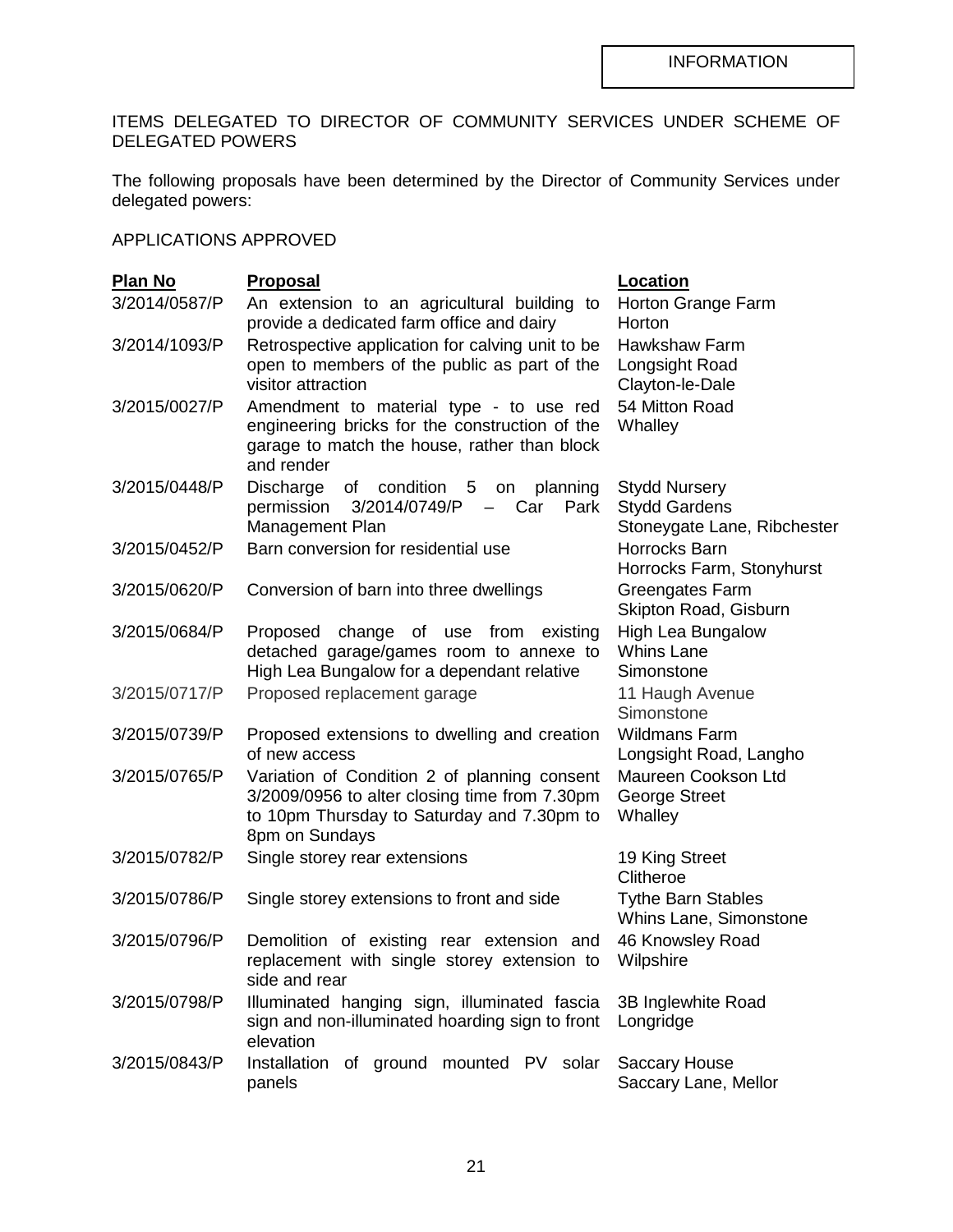## **Plan No Proposal Location**

- 3/2015/0867/P Demolition of existing timber shed and construction of new timber framed outbuilding and external landscaping alterations to form new store and generator compound
- 3/2015/0915/P Three proposed roof lights in rear roof slope Appletree House
- 3/2015/0916/P Formation of two additional windows to first floor rooms
- 3/2015/0918/P Retention of unauthorised change of use from agricultural to B1(a) and B1(b) office and laboratory and use of building for storage of Longridge private cars and workshop Bluebell Farm Higher Road

### APPLICATIONS REFUSED

| P <u>lan No</u> | <b>Proposal</b>                                                                                                                                                                                                                                                                                   | Location | <b>Reasons for Refusal</b>                              |  |  |  |
|-----------------|---------------------------------------------------------------------------------------------------------------------------------------------------------------------------------------------------------------------------------------------------------------------------------------------------|----------|---------------------------------------------------------|--|--|--|
| 3/2015/0754/P   | Application for the retention 1A The Arches<br>unauthorised work Abbey Fields<br>οf<br>consisting of alteration of Whalley<br>north and<br>the<br>west<br>elevations, conversion of<br>into<br>living<br>garage<br>accommodation, erection of<br>a fence and gate to the front<br>of the property |          | Contrary<br>Core<br>to<br><b>Strategy policies DMG1</b> |  |  |  |
|                 |                                                                                                                                                                                                                                                                                                   |          |                                                         |  |  |  |

Burr Green Manor Osbaldeston Lane **Osbaldeston** 

Main Street, Gisburn

Barrow Gardens farm Whalley Road, Barrow

### APPLICATIONS WITHDRAWN

| <b>Plan No</b> | <b>Proposal</b>                                                                                                                   | Location                                                                   |
|----------------|-----------------------------------------------------------------------------------------------------------------------------------|----------------------------------------------------------------------------|
| 3/2009/0904/P  | Reconstruction of part of roof and walls of an<br>existing barn                                                                   | <b>Hammerton Hall Farm Barn</b><br><b>Hammerton Hall Farm</b><br>Slaidburn |
| 3/2015/0347/P  | Four one bed bungalows and 20 two bed Land off Towneley Road<br>bungalows                                                         | Longridge                                                                  |
| 3/2015/0844/P  | Retention of unauthorised elevated platform 18 Netherwood Gardens<br>overhanging<br>adjacent<br>house<br>with<br>tree<br>woodland | Brockhall Village, Langho                                                  |

### SECTION 106 APPLICATIONS

| <b>Plan No</b> | Location                          | Date to<br><b>Committee</b> | <b>Number</b><br><u>of</u><br><b>Dwellings</b> | <b>Progress</b>        |
|----------------|-----------------------------------|-----------------------------|------------------------------------------------|------------------------|
| 3/2014/1018    | <b>Barnacre Road</b><br>Longridge | 20/8/15                     | 33                                             | <b>Issued 16/12/15</b> |
| 3/2015/0159    | Twinbrooks<br>Clitheroe           | 12/11/15                    | $---$                                          | Awaiting signature     |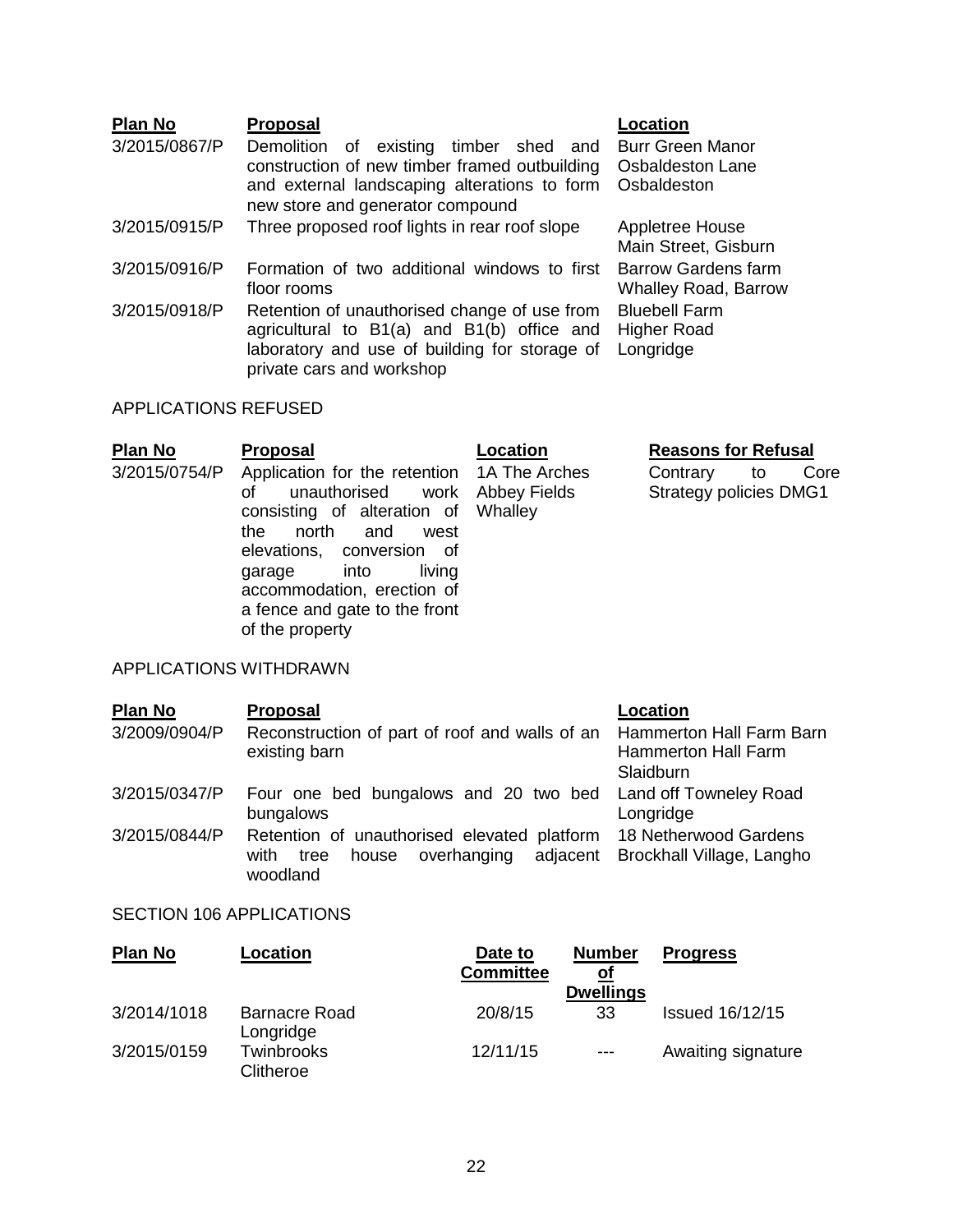| <b>Plan No</b> | Location                                          |                             | Date to<br><b>Committee</b>          | <b>Number</b><br><u>oi</u><br><b>Dwellings</b>                                      | <b>Progress</b>                                |                      |
|----------------|---------------------------------------------------|-----------------------------|--------------------------------------|-------------------------------------------------------------------------------------|------------------------------------------------|----------------------|
| 3/2015/0266    | <b>Primrose Works</b><br>Primrose Road, Clitheroe |                             | 20/8/15                              | 18                                                                                  | With Legal                                     |                      |
| 3/2015/0159/P  | Twinbrooks<br>Clitheroe                           |                             | 12/11/15<br>$\overline{\phantom{a}}$ |                                                                                     | Awaiting signature                             |                      |
| <b>Plan No</b> | Location                                          | Date to<br><b>Committee</b> |                                      | <b>Time from First</b><br><b>Going to</b><br><b>Committee to</b><br><b>Decision</b> | <b>Number</b><br><u>of</u><br><b>Dwellings</b> | <b>Progress</b>      |
| 3/2015/0347    | off<br>Land<br>Towneley Road,<br>Longridge        | 20/8/15                     |                                      | N/A                                                                                 | 12                                             | Withdrawn<br>3/12/15 |

# APPEALS UPDATE

| <b>Application</b><br>No | <b>Date</b><br><b>Received</b>                         | <b>Applicant</b><br><b>Proposal/Site</b>                                             | <b>Type of</b><br>Appeal | Date of<br><b>Inquiry/Hearing</b> | <b>Progress</b>              |
|--------------------------|--------------------------------------------------------|--------------------------------------------------------------------------------------|--------------------------|-----------------------------------|------------------------------|
| 3/2014/0438<br>R         | 16/01/15<br>but extension<br>given<br>until<br>6/02/15 | Land<br>east<br>οf<br>Chipping<br>Lane,<br>Longridge                                 | Inquiry                  |                                   | Withdrawn                    |
| 3/2014/0697R             | 29/06/15                                               | Land<br>adj<br>Clitheroe<br>Road,<br><b>West Bradford</b>                            | <b>WR</b>                |                                   | Awaiting decision            |
| 3/2015/0272R             | 22/07/15                                               | Curtis<br>House,<br>Longridge                                                        | <b>WR</b>                |                                   | Appeal dismissed<br>09/12/15 |
| 3/2014/0755R             | 22/07/15                                               | Mellor<br>Lodge<br>Gatehouse,<br>Mellor                                              | <b>WR</b>                |                                   | Awaiting decision            |
| 3/2014/0846R             | 12/08/15                                               | Land<br>23-25<br>at<br>Old Row, Barrow                                               | Hearing                  | 18/11/15<br>20/01/16              | Adjourned                    |
| 3/2014/0183R             | 13/08/15                                               | Land at Malt Kiln<br>Brow, Chipping                                                  | Hearing                  | Provisionally<br>15/03/16         | Awaiting decision            |
| 3/2014/0226R             | 13/08/15                                               | Kirk Mill and Kirk<br>House, Chipping                                                | Hearing                  | Linked with<br>3/2014/0183        | Awaiting decision            |
| 3/2015/0200R             | 23/09/15                                               | Land<br>rear<br>οf<br>Cottage,<br>Beech<br>Lovely Hall Lane,<br><b>Copster Green</b> | Hearing                  | 15/12/15                          | Awaiting decision            |
| 3/2015/0565R             | 24/09/15                                               | Coach<br>House,<br>Main<br>Street,<br><b>Bolton</b><br>by<br><b>Bowland</b>          | <b>WR</b>                |                                   | Awaiting decision            |
| 3/2015/0566R             | 24/09/15                                               | House<br>Coach<br>Main<br><b>Street</b><br><b>Bolton</b><br>by<br><b>Bowland</b>     | <b>WR</b>                | Linked with<br>3/2015/0565        | Awaiting decision            |